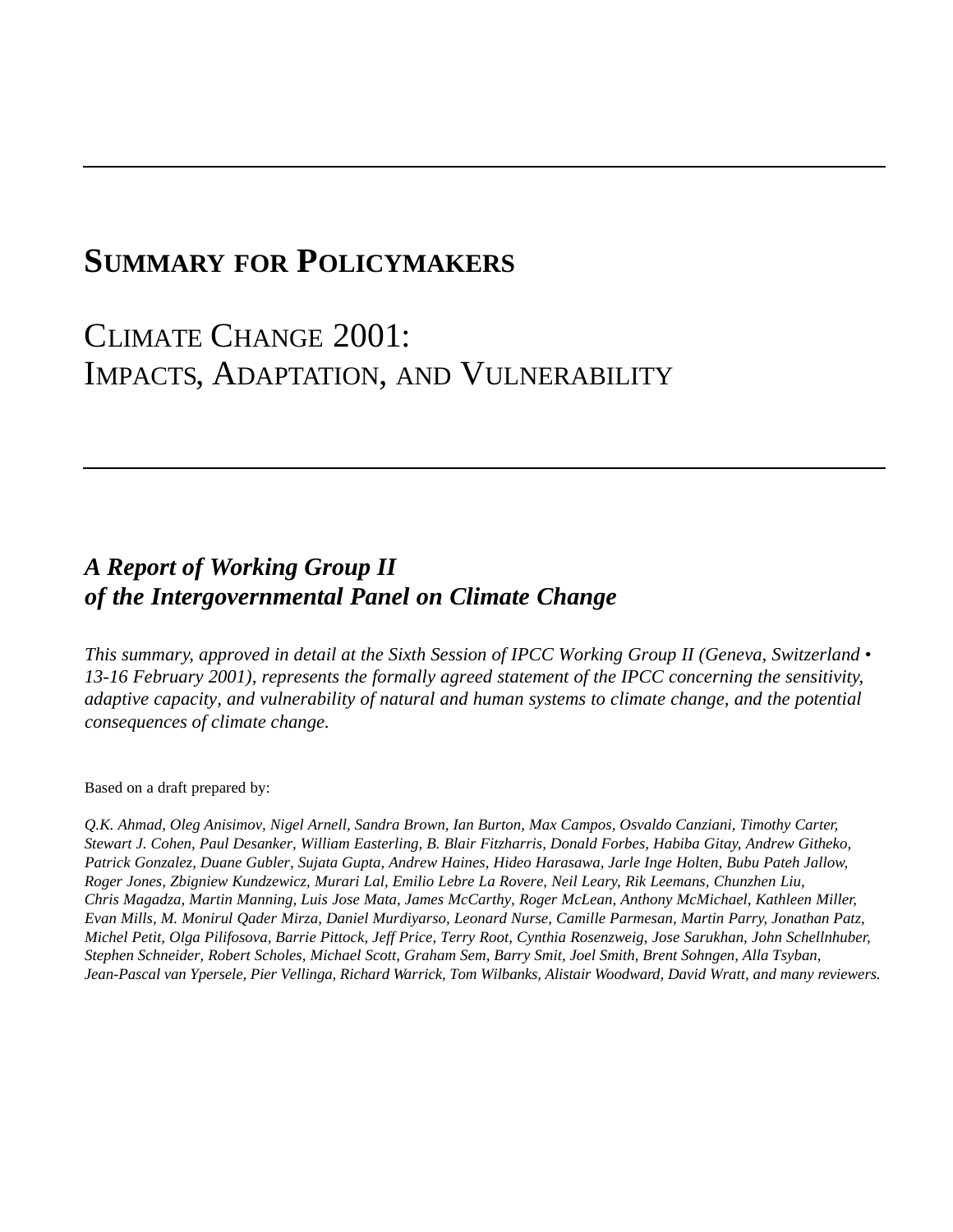# **CONTENTS**

| 1. |      | <b>Introduction</b>                                                                              | $\mathbf{3}$   |
|----|------|--------------------------------------------------------------------------------------------------|----------------|
| 2. |      | <b>Emergent Findings</b>                                                                         | $\mathbf{3}$   |
|    | 2.1. | Recent Regional Climate Changes, particularly Temperature Increases,                             |                |
|    |      | have Already Affected Many Physical and Biological Systems                                       | $\overline{3}$ |
|    | 2.2. | There are Preliminary Indications that Some Human Systems have been Affected                     |                |
|    |      | by Recent Increases in Floods and Droughts                                                       | 4              |
|    | 2.3. | Natural Systems are Vulnerable to Climate Change, and Some will be Irreversibly Damaged          | $\overline{4}$ |
|    | 2.4. | Many Human Systems are Sensitive to Climate Change, and Some are Vulnerable                      | 5              |
|    | 2.5. | Projected Changes in Climate Extremes could have Major Consequences                              | 6              |
|    | 2.6. | The Potential for Large-Scale and Possibly Irreversible Impacts Poses Risks                      |                |
|    |      | that have yet to be Reliably Quantified                                                          | 6              |
|    | 2.7. | Adaptation is a Necessary Strategy at All Scales to Complement Climate Change Mitigation Efforts | 6              |
|    | 2.8  | Those with the Least Resources have the Least Capacity to Adapt and are the Most Vulnerable      | 8              |
|    | 2.9. | Adaptation, Sustainable Development, and Enhancement of Equity can be Mutually Reinforcing       | 8              |
| 3. |      | <b>Effects on and Vulnerability of Natural and Human Systems</b>                                 | 9              |
|    | 3.1. | Hydrology and Water Resources                                                                    | 9              |
|    | 3.2. | Agriculture and Food Security                                                                    | 9              |
|    | 3.3. | Terrestrial and Freshwater Ecosystems                                                            | 11             |
|    | 3.4. | <b>Coastal Zones and Marine Ecosystems</b>                                                       | 11             |
|    | 3.5. | Human Health                                                                                     | 12             |
|    | 3.6. | Human Settlements, Energy, and Industry                                                          | 12             |
|    | 3.7. | Insurance and Other Financial Services                                                           | 13             |
| 4. |      | <b>Vulnerability Varies across Regions</b>                                                       | 14             |
| 5. |      | <b>Improving Assessments of Impacts, Vulnerabilities, and Adaptation</b>                         | 17             |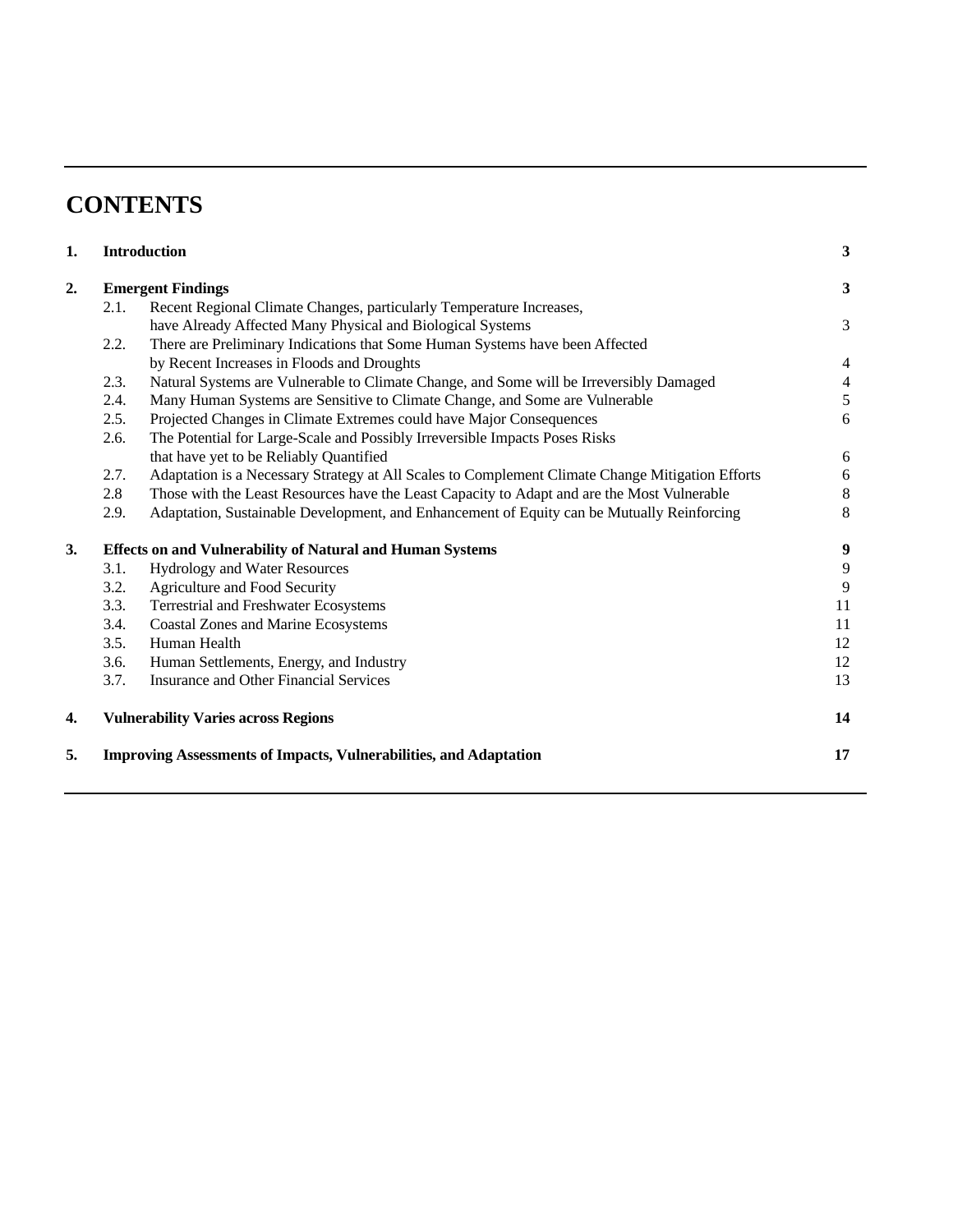#### **1. Introduction**

The sensitivity, adaptive capacity, and vulnerability of natural and human systems to climate change, and the potential consequences of climate change, are assessed in the report of Working Group II of the Intergovernmental Panel on Climate Change (IPCC), *Climate Change 2001: Impacts, Adaptation, and Vulnerability.* <sup>1</sup> This report builds upon the past assessment reports of the IPCC, reexamining key conclusions of the earlier assessments and incorporating results from more recent research.2,3

Observed changes in climate, their causes, and potential future changes are assessed in the report of Working Group I of the IPCC, *Climate Change 2001: The Scientific Basis*. The Working Group I report concludes, *inter alia*, that the globally averaged surface temperatures have increased by  $0.6 \pm 0.2$ °C over the 20th century; and that, for the range of scenarios developed in the IPCC *Special Report on Emission Scenarios* (SRES), the globally averaged surface air temperature is projected by models to warm  $1.4$  to  $5.8^{\circ}$ C by  $2100$  relative to 1990, and globally averaged sea level is projected by models to rise 0.09 to 0.88 m by 2100. These projections indicate that the warming would vary by region, and be accompanied by increases and decreases in precipitation. In addition, there would be changes in the variability of climate, and changes in the frequency and intensity of some extreme climate phenomena. These general features of climate change act on natural and human systems and they set the context for the Working Group II assessment. The available literature has not yet investigated climate change impacts, adaptation, and vulnerability associated with the upper end of the projected range of warming.

This Summary for Policymakers, which was approved by IPCC member governments in Geneva in February 2001, describes the current state of understanding of the impacts, adaptation, and vulnerability to climate change and their uncertainties. Further details can be found in the underlying report.<sup>4</sup> Section 2 of the Summary presents a number of general findings that emerge from integration of information across the full report. Each of these findings addresses a different dimension of climate change impacts, adaptation, and vulnerability, and no one dimension is paramount. Section 3 presents findings regarding individual natural and human systems, and Section 4 highlights some of the issues of concern for different regions of the world. Section 5 identifies priority research areas to further advance understanding of the potential consequences of and adaptation to climate change.

#### **2. Emergent Findings**

# *2.1. Recent Regional Climate Changes, particularly Temperature Increases, have Already Affected Many Physical and Biological Systems*

Available observational evidence indicates that regional changes in climate, particularly increases in temperature, have

already affected a diverse set of physical and biological systems in many parts of the world. Examples of observed changes include shrinkage of glaciers, thawing of permafrost, later freezing and earlier break-up of ice on rivers and lakes, lengthening of midto high-latitude growing seasons, poleward and altitudinal shifts of plant and animal ranges, declines of some plant and animal populations, and earlier flowering of trees, emergence of insects, and egg-laying in birds (see Figure SPM-1). Associations between changes in regional temperatures and observed changes in physical and biological systems have been documented in many aquatic, terrestrial, and marine environments.  $[2.1, 4.3, 4.4, 5.7,$  and  $7.1]$ 

The studies mentioned above and illustrated in Figure SPM-1 were drawn from a literature survey, which identified longterm studies, typically 20 years or more, of changes in biological and physical systems that could be correlated with regional changes in temperature.<sup>5</sup> In most cases where changes in biological and physical systems were detected, the direction of change was that expected on the basis of known mechanisms. The probability that the observed changes in the expected direction (with no reference to magnitude) could occur by chance alone is negligible. In many parts of the world, precipitationrelated impacts may be important. At present, there is a lack of systematic concurrent climatic and biophysical data of sufficient length (2 or more decades) that are considered necessary for assessment of precipitation impacts.

Factors such as land-use change and pollution also act on these physical and biological systems, making it difficult to attribute changes to particular causes in some specific cases. However, taken together, the observed changes in these systems are consistent in direction and coherent across diverse localities

<sup>1</sup>*Climate change* in IPCC usage refers to any change in climate over time, whether due to natural variability or as a result of human activity. This usage differs from that in the Framework Convention on Climate Change, where *climate change* refers to a change of climate that is attributed directly or indirectly to human activity that alters the composition of the global atmosphere and that is in addition to natural climate variability observed over comparable time periods. Attribution of climate change to natural forcing and human activities has been addressed by Working Group I.

<sup>2</sup>The report has been written by 183 Coordinating Lead Authors and Lead Authors, and 243 Contributing Authors. It was reviewed by 440 government and expert reviewers, and 33 Review Editors oversaw the review process.

<sup>3</sup>Delegations from 100 IPCC member countries participated in the Sixth Session of Working Group II in Geneva on 13-16 February 2001. <sup>4</sup>A more comprehensive summary of the report is provided in the Technical Summary, and relevant sections of that volume are referenced in brackets at the end of paragraphs of the Summary for Policymakers for readers who need more information. <sup>5</sup>There are 44 regional studies of over 400 plants and animals, which varied in length from about 20 to 50 years, mainly from North America, Europe, and the southern polar region. There are 16 regional studies covering about 100 physical processes over most regions of the world, which varied in length from about 20 to 150 years. See Section 7.1 of the Technical Summary for more detail.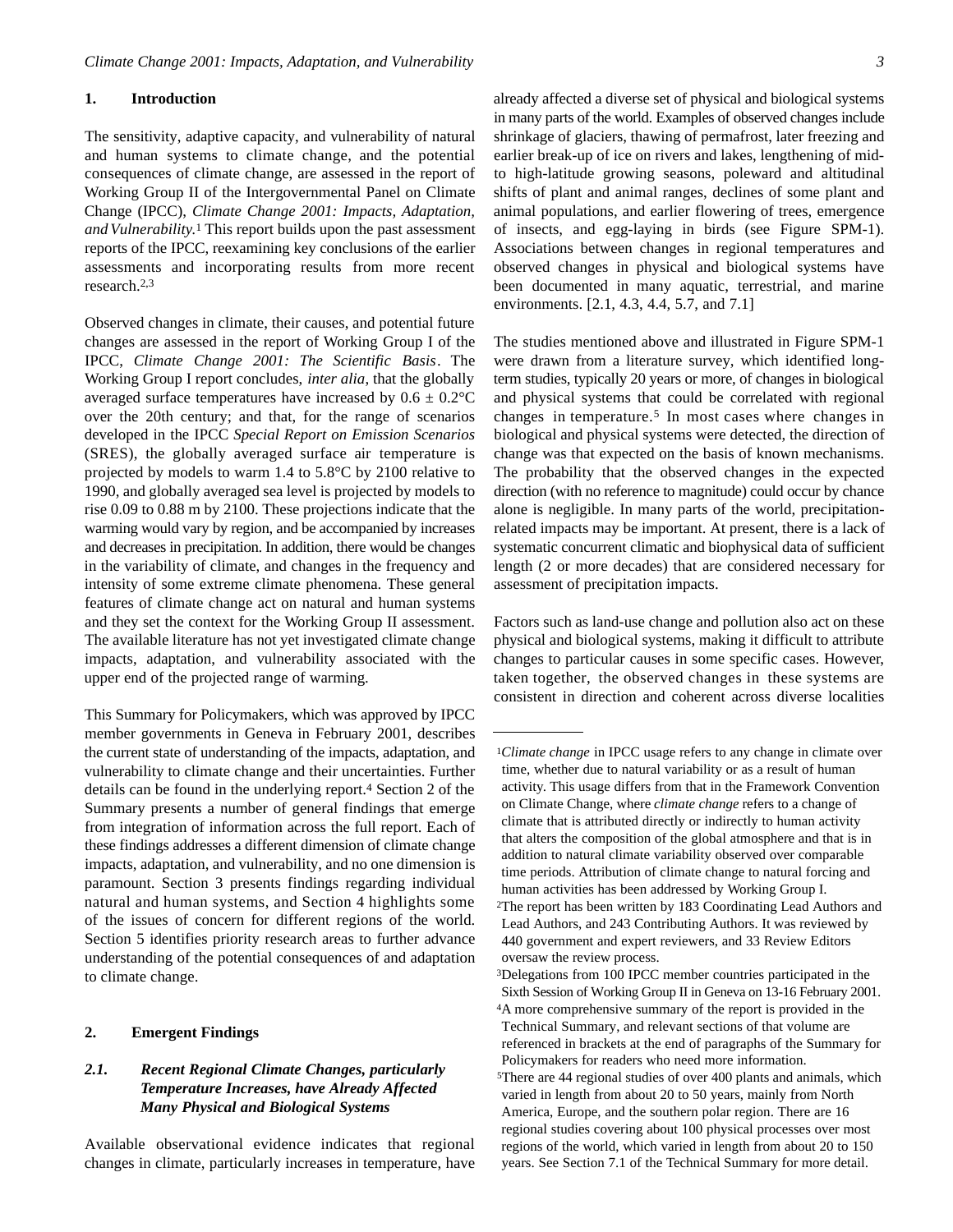

**Figure SPM-1:** Locations at which systematic long-term studies meet stringent criteria documenting recent temperature-related regional climate change impacts on physical and biological systems. Hydrology, glacial retreat, and sea-ice data represent decadal to century trends. Terrestrial and marine ecosystem data represent trends of at least 2 decades. Remote-sensing studies cover large areas. Data are for single or multiple impacts that are consistent with known mechanisms of physical/biological system responses to observed regional temperature-related changes. For reported impacts spanning large areas, a representative location on the map was selected.

and/or regions (see Figure SPM-1) with the expected effects of regional changes in temperature. Thus, from the collective evidence, there is *high confidence*<sup>6</sup> that recent regional changes in temperature have had discernible impacts on many physical and biological systems.

# *2.2. There are Preliminary Indications that Some Human Systems have been Affected by Recent Increases in Floods and Droughts*

There is emerging evidence that some social and economic systems have been affected by the recent increasing frequency of floods and droughts in some areas. However, such systems are also affected by changes in socioeconomic factors such as demographic shifts and land-use changes. The relative impact of climatic and socioeconomic factors are generally difficult to quantify. [4.6 and 7.1]

# *2.3. Natural Systems are Vulnerable to Climate Change, and Some will be Irreversibly Damaged*

Natural systems can be especially vulnerable to climate change because of limited adaptive capacity (see Box SPM-1), and some of these systems may undergo significant and irreversible damage. Natural systems at risk include glaciers, coral reefs and

<sup>6</sup>In this Summary for Policymakers, the following words have been used where appropriate to indicate judgmental estimates of confidence (based upon the collective judgment of the authors using the observational evidence, modeling results, and theory that they have examined): *very high* (95% or greater), *high* (67-95%), *medium* (33-67%), *low* (5-33%), and *very low* (5% or less). In other instances, a qualitative scale to gauge the level of scientific understanding is used: *well established, established-but-incomplete, competing explanations*, and *speculative*. The approaches used to assess confidence levels and the level of scientific understanding, and the definitions of these terms, are presented in Section 1.4 of the Technical Summary. Each time these terms are used in the Summary for Policymakers, they are footnoted and in *italics*.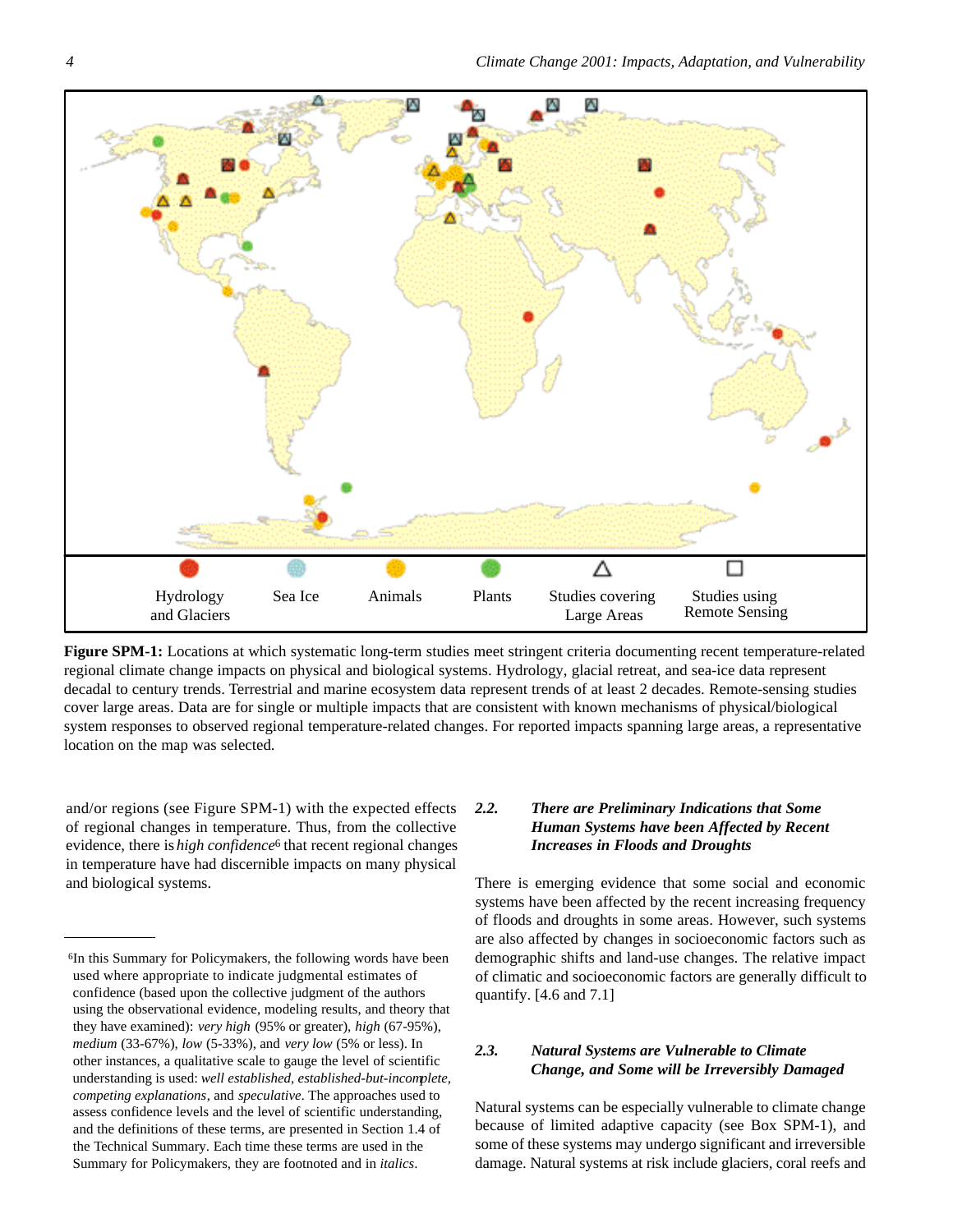atolls, mangroves, boreal and tropical forests, polar and alpine ecosystems, prairie wetlands, and remnant native grasslands. While some species may increase in abundance or range, climate change will increase existing risks of extinction of some more vulnerable species and loss of biodiversity. It is *well-established*<sup>6</sup> that the geographical extent of the damage or loss, and the number of systems affected, will increase with the magnitude and rate of climate change (see Figure SPM-2). [4.3 and 7.2.1]

### *2.4. Many Human Systems are Sensitive to Climate Change, and Some are Vulnerable*

Human systems that are sensitive to climate change include mainly water resources; agriculture (especially food security) and forestry; coastal zones and marine systems (fisheries); human settlements, energy, and industry; insurance and other financial services; and human health. The vulnerability of these systems varies with geographic location, time, and social, economic, and environmental conditions. [4.1, 4.2, 4.3, 4.4, 4.5, 4.6, and 4.7]

Projected adverse impacts based on models and other studies include:

- A general reduction in potential crop yields in most tropical and sub-tropical regions for most projected increases in temperature [4.2]
- A general reduction, with some variation, in potential crop yields in most regions in mid-latitudes for increases in annual-average temperature of more than a few °C [4.2]
- Decreased water availability for populations in many water-scarce regions, particularly in the sub-tropics  $[4.1]$
- An increase in the number of people exposed to vectorborne (e.g., malaria) and water-borne diseases (e.g., cholera), and an increase in heat stress mortality [4.7]
- A widespread increase in the risk of flooding for many human settlements (tens of millions of inhabitants in settlements studied) from both increased heavy precipitation events and sea-level rise [4.5]
- Increased energy demand for space cooling due to higher summer temperatures. [4.5]



**Figure SPM-2:** Reasons for concern about projected climate change impacts. The risks of adverse impacts from climate change increase with the magnitude of climate change. The left part of the figure displays the observed temperature increase relative to 1990 and the range of projected temperature increase after 1990 as estimated by Working Group I of the IPCC for scenarios from the *Special Report on Emissions Scenarios*. The right panel displays conceptualizations of five reasons for concern regarding climate change risks evolving through 2100. White indicates neutral or small negative or positive impacts or risks, yellow indicates negative impacts for some systems or low risks, and red means negative impacts or risks that are more widespread and/or greater in magnitude. The assessment of impacts or risks takes into account only the magnitude of change and not the rate of change. Global mean annual temperature change is used in the figure as a proxy for the magnitude of climate change, but projected impacts will be a function of, among other factors, the magnitude and rate of global and regional changes in mean climate, climate variability and extreme climate phenomena, social and economic conditions, and adaptation.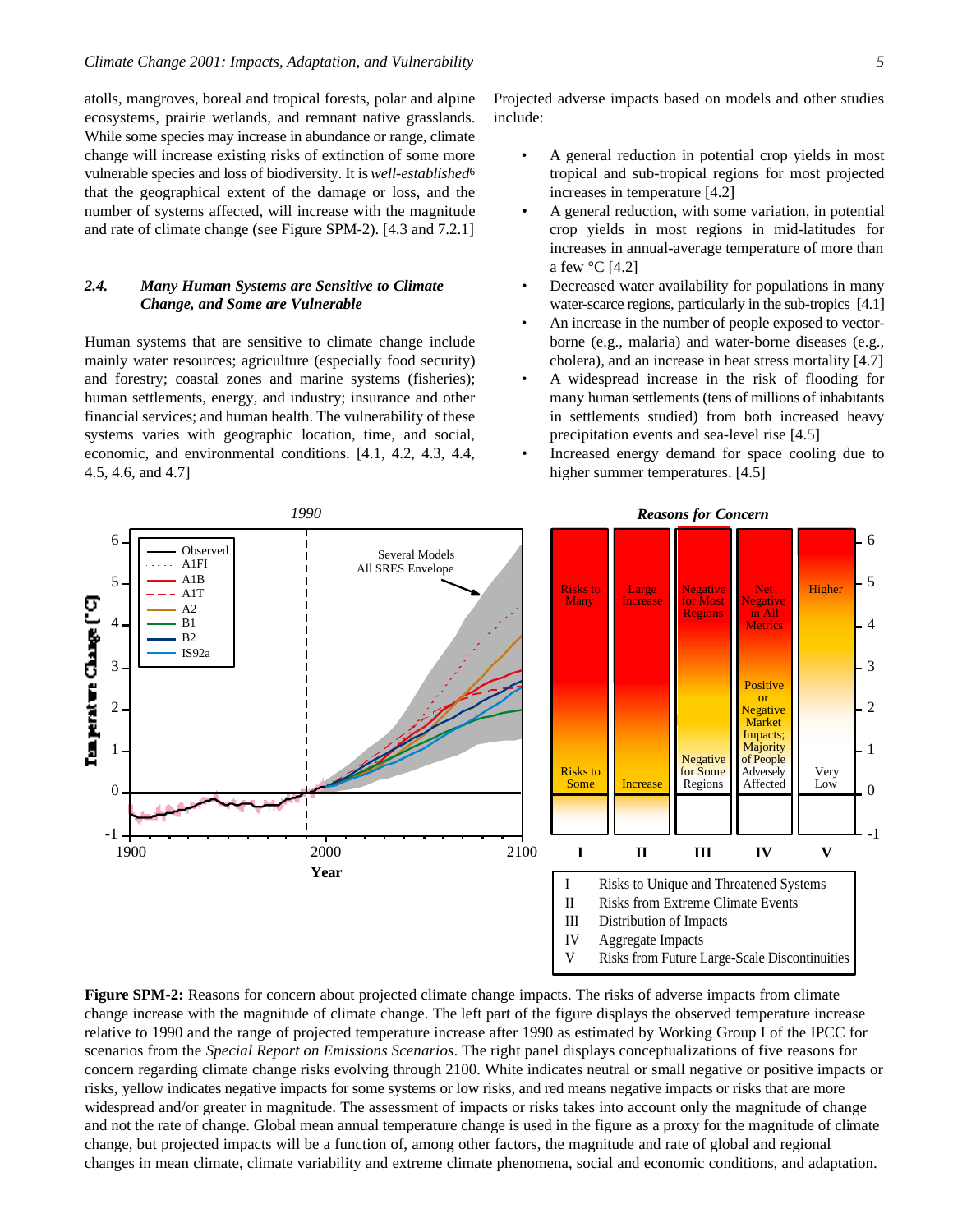### **Box SPM-1. Climate Change Sensitivity, Adaptive Capacity, and Vulnerability**

*Sensitivity* is the degree to which a system is affected, either adversely or beneficially, by climate-related stimuli. Climate-related stimuli encompass all the elements of climate change, including mean climate characteristics, climate variability, and the frequency and magnitude of extremes. The effect may be direct (e.g., a change in crop yield in response to a change in the mean, range, or variability of temperature) or indirect (e.g., damages caused by an increase in the frequency of coastal flooding due to sea-level rise).

*Adaptive capacity* is the ability of a system to adjust to climate change (including climate variability and extremes) to moderate potential damages, to take advantage of opportunities, or to cope with the consequences.

*Vulnerability* is the degree to which a system is susceptible to, or unable to cope with, adverse effects of climate change, including climate variability and extremes. Vulnerability is a function of the character, magnitude, and rate of climate change and variation to which a system is exposed, its sensitivity, and its adaptive capacity.

Projected beneficial impacts based on models and other studies include:

- Increased potential crop yields in some regions at mid-latitudes for increases in temperature of less than a few  $\mathrm{^{\circ}C}$  [4.2]
- A potential increase in global timber supply from appropriately managed forests [4.3]
- Increased water availability for populations in some water-scarce regions—for example, in parts of southeast Asia [4.1]
- Reduced winter mortality in mid- and high-latitudes [4.7]
- Reduced energy demand for space heating due to higher winter temperatures. [4.5]

#### *2.5. Projected Changes in Climate Extremes could have Major Consequences*

The vulnerability of human societies and natural systems to climate extremes is demonstrated by the damage, hardship, and death caused by events such as droughts, floods, heat waves, avalanches, and windstorms. While there are uncertainties attached to estimates of such changes, some extreme events are projected to increase in frequency and/or severity during the 21st century due to changes in the mean and/or variability of climate, so it can be expected that the severity of their impacts will also increase in concert with global warming (see Figure SPM-2). Conversely, the frequency and magnitude of extreme low temperature events, such as cold spells, is projected to decrease in the future, with both positive and negative impacts. The impacts of future changes in climate extremes are expected to fall disproportionately on the poor. Some representative examples of impacts of these projected changes in climate variability and climate extremes are presented in Table SPM-1. [3.5, 4.6, 6, and 7.2.4]

# *2.6. The Potential for Large-Scale and Possibly Irreversible Impacts Poses Risks that have yet to be Reliably Quantified*

Projected climate changes<sup>7</sup> during the 21st century have the potential to lead to future large-scale and possibly irreversible changes in Earth systems resulting in impacts at continental and global scales. These possibilities are very climate scenariodependent and a full range of plausible scenarios has not yet been evaluated. Examples include significant slowing of the ocean circulation that transports warm water to the North Atlantic, large reductions in the Greenland and West Antarctic Ice Sheets, accelerated global warming due to carbon cycle feedbacks in the terrestrial biosphere, and releases of terrestrial carbon from permafrost regions and methane from hydrates in coastal sediments. The likelihood of many of these changes in Earth systems is not well-known, but is probably very low; however, their likelihood is expected to increase with the rate, magnitude, and duration of climate change (see Figure SPM-2). [3.5, 5.7, and 7.2.5]

If these changes in Earth systems were to occur, their impacts would be widespread and sustained. For example, significant slowing of the oceanic thermohaline circulation would impact deep-water oxygen levels and carbon uptake by oceans and marine ecosystems, and would reduce warming over parts of Europe. Disintegration of the West Antarctic Ice Sheet or melting of the Greenland Ice Sheet could raise global sea level up to 3 m each over the next  $1,000$  years<sup>8</sup>, submerge many islands, and inundate extensive coastal areas. Depending on the rate of ice loss, the rate and magnitude of sea-level rise could greatly exceed the capacity of human and natural systems to adapt without substantial impacts. Releases of terrestrial carbon from permafrost regions and methane from hydrates in coastal sediments, induced by warming, would further increase greenhouse gas concentrations in the atmosphere and amplify climate change. [3.5, 5.7, and 7.2.5]

# *2.7. Adaptation is a Necessary Strategy at All Scales to Complement Climate Change Mitigation Efforts*

Adaptation has the potential to reduce adverse impacts of climate change and to enhance beneficial impacts, but will incur costs

<sup>7</sup>Details of projected climate changes, illustrated in Figure SPM-2, are provided in the Working Group I Summary for Policymakers. <sup>8</sup>Details of projected contributions to sea-level rise from the West Anarctic Ice Sheet and Greenland Ice Sheet are provided in the Working Group I Summary for Policymakers.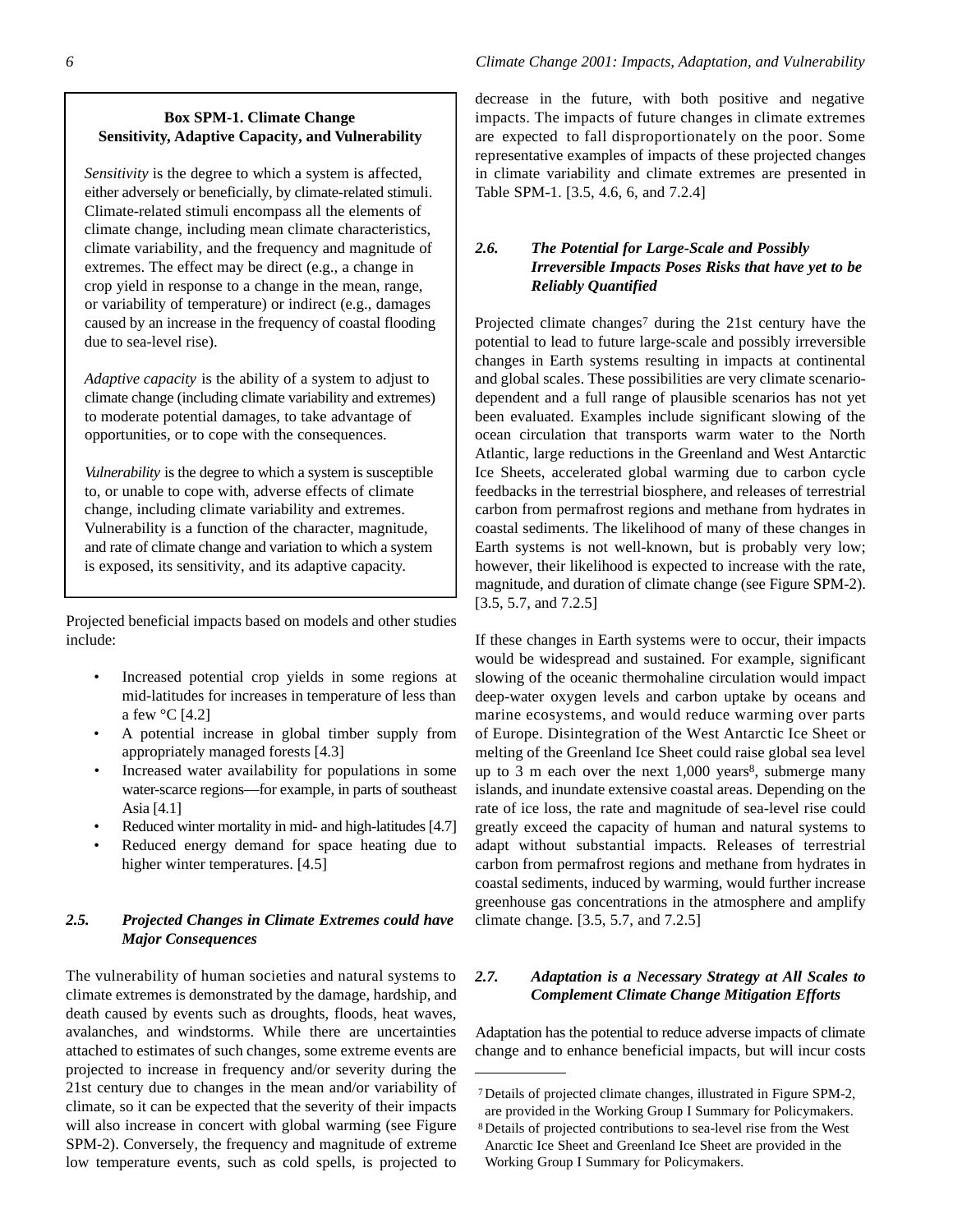| Table SPM-1: Examples of impacts resulting from projected changes in extreme climate events. |  |  |  |  |  |  |  |  |
|----------------------------------------------------------------------------------------------|--|--|--|--|--|--|--|--|
|----------------------------------------------------------------------------------------------|--|--|--|--|--|--|--|--|

| <b>Projected Changes during the</b><br>21st Century in Extreme Climate<br>Phenomena and their Likelihood <sup>a</sup>                                                                  | Representative Examples of Projected Impacts <sup>b</sup><br>(all high confidence of occurrence in some areasc)                                                                                                                                                                                                                                                                         |  |  |  |
|----------------------------------------------------------------------------------------------------------------------------------------------------------------------------------------|-----------------------------------------------------------------------------------------------------------------------------------------------------------------------------------------------------------------------------------------------------------------------------------------------------------------------------------------------------------------------------------------|--|--|--|
| <b>Simple Extremes</b>                                                                                                                                                                 |                                                                                                                                                                                                                                                                                                                                                                                         |  |  |  |
| Higher maximum temperatures; more hot<br>days and heat waves <sup>d</sup> over nearly all land<br>areas (very likely <sup>a</sup> )                                                    | • Increased incidence of death and serious illness in older age groups and urban<br>poor [4.7]<br>• Increased heat stress in livestock and wildlife [4.2 and 4.3]<br>• Shift in tourist destinations [Table TS-4 and 5.8]<br>• Increased risk of damage to a number of crops [4.2]<br>• Increased electric cooling demand and reduced energy supply reliability<br>[Table TS-4 and 4.5] |  |  |  |
| Higher (increasing) minimum temperatures;<br>fewer cold days, frost days, and cold<br>waves <sup>d</sup> over nearly all land areas<br>(very likely <sup>a</sup> )                     | • Decreased cold-related human morbidity and mortality [4.7]<br>• Decreased risk of damage to a number of crops, and increased risk to others [4.2]<br>• Extended range and activity of some pest and disease vectors [4.2 and 4.3]<br>• Reduced heating energy demand [4.5]                                                                                                            |  |  |  |
| More intense precipitation events<br>(very likely <sup>a</sup> over many areas)                                                                                                        | • Increased flood, landslide, avalanche, and mudslide damage [4.5]<br>• Increased soil erosion [5.2.4]<br>• Increased flood runoff could increase recharge of some floodplain aquifers [4.1]<br>• Increased pressure on government and private flood insurance systems and<br>disaster relief [Table TS-4 and 4.6]                                                                      |  |  |  |
| <b>Complex Extremes</b>                                                                                                                                                                |                                                                                                                                                                                                                                                                                                                                                                                         |  |  |  |
| Increased summer drying over most<br>mid-latitude continental interiors and<br>associated risk of drought (likely <sup>a</sup> )                                                       | • Decreased crop yields [4.2]<br>• Increased damage to building foundations caused by ground shrinkage [Table TS-4]<br>• Decreased water resource quantity and quality [4.1 and 4.5]<br>• Increased risk of forest fire [5.4.2]                                                                                                                                                         |  |  |  |
| Increase in tropical cyclone peak wind<br>intensities, mean and peak precipitation<br>intensities (likely <sup>a</sup> over some areas) <sup>e</sup>                                   | • Increased risks to human life, risk of infectious disease epidemics, and many<br>other risks [4.7]<br>• Increased coastal erosion and damage to coastal buildings and infrastructure<br>$[4.5$ and $7.2.4]$<br>• Increased damage to coastal ecosystems such as coral reefs and mangroves [4.4]                                                                                       |  |  |  |
| Intensified droughts and floods associated<br>with El Niño events in many different<br>regions (likely <sup>a</sup> )<br>(see also under droughts and intense<br>precipitation events) | • Decreased agricultural and rangeland productivity in drought- and flood-prone<br>regions $[4.3]$<br>• Decreased hydro-power potential in drought-prone regions [5.1.1 and Figure TS-7]                                                                                                                                                                                                |  |  |  |
| Increased Asian summer monsoon<br>precipitation variability (likely <sup>a</sup> )                                                                                                     | • Increased flood and drought magnitude and damages in temperate and tropical<br>Asia [5.2.4]                                                                                                                                                                                                                                                                                           |  |  |  |
| Increased intensity of mid-latitude storms<br>(little agreement between current models) <sup>d</sup>                                                                                   | • Increased risks to human life and health [4.7]<br>• Increased property and infrastructure losses [Table TS-4]<br>• Increased damage to coastal ecosystems [4.4]                                                                                                                                                                                                                       |  |  |  |

aLikelihood refers to judgmental estimates of confidence used by TAR WGI: *very likely* (90-99% chance); *likely* (66-90% chance). Unless otherwise stated, information on climate phenomena is taken from the Summary for Policymakers, TAR WGI.

bThese impacts can be lessened by appropriate response measures.

cHigh confidence refers to probabilities between 67 and 95% as described in Footnote 6.

dInformation from TAR WGI, Technical Summary, Section F.5.

eChanges in regional distribution of tropical cyclones are possible but have not been established.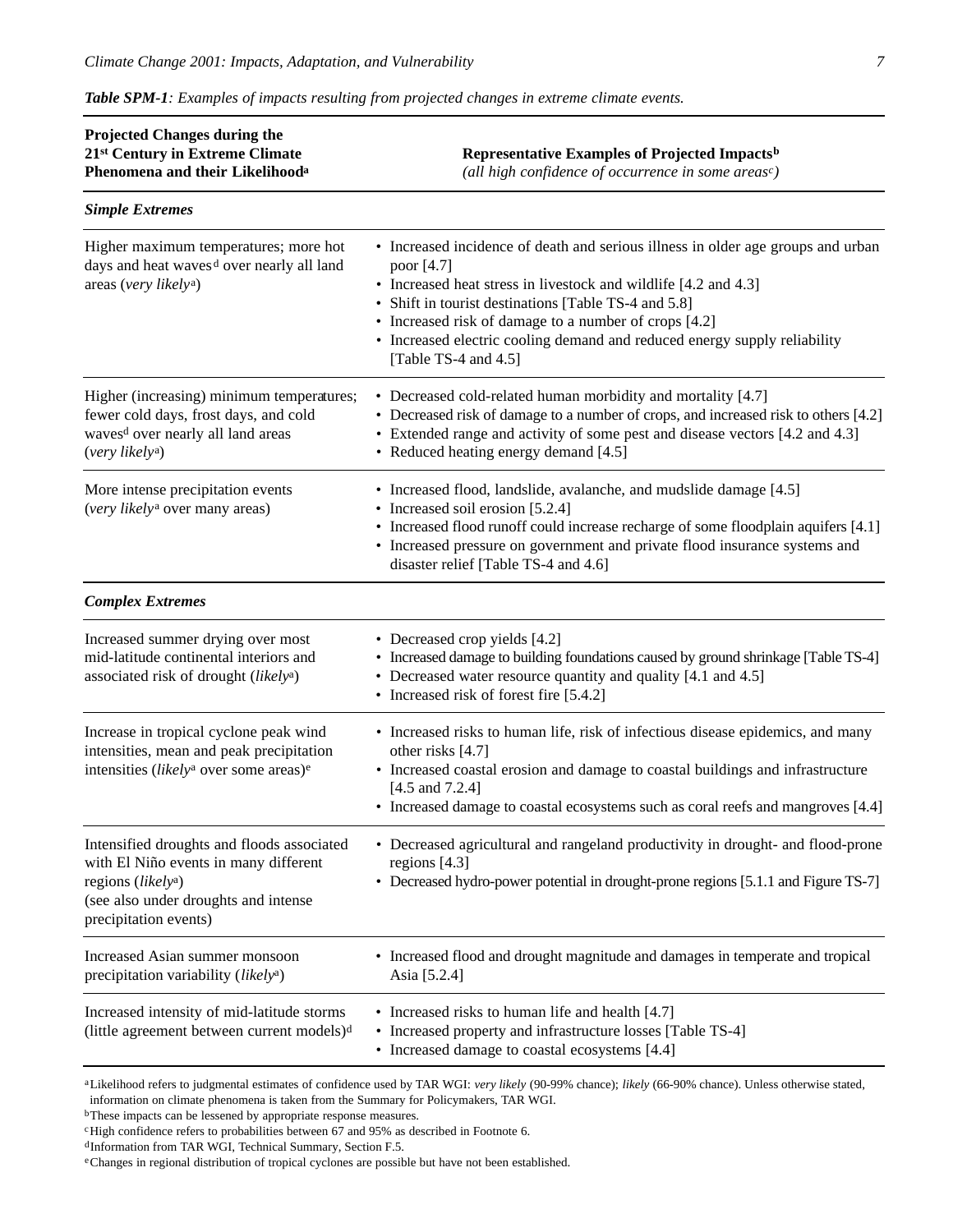and will not prevent all damages. Extremes, variability, and rates of change are all key features in addressing vulnerability and adaptation to climate change, not simply changes in average climate conditions. Human and natural systems will to some degree adapt autonomously to climate change. Planned adaptation can supplement autonomous adaptation, though options and incentives are greater for adaptation of human systems than for adaptation to protect natural systems. Adaptation is a necessary strategy at all scales to complement climate change mitigation efforts. [6]

Experience with adaptation to climate variability and extremes can be drawn upon to develop appropriate strategies for adapting to anticipated climate change. Adaptation to current climate variability and extremes often produces benefits as well as forming a basis for coping with future climate change. However, experience also demonstrates that there are constraints to achieving the full measure of potential adaptation. In addition, maladaptation, such as promoting development in risk-prone locations, can occur due to decisions based on short-term considerations, neglect of known climatic variability, imperfect foresight, insufficient information, and over-reliance on insurance mechanisms. [6]

### *2.8 Those with the Least Resources have the Least Capacity to Adapt and are the Most Vulnerable*

The ability of human systems to adapt to and cope with climate change depends on such factors as wealth, technology, education, information, skills, infrastructure, access to resources, and management capabilities. There is potential for developed and developing countries to enhance and/or acquire adaptive capabilities. Populations and communities are highly variable in their endowments with these attributes, and the developing countries, particularly the least developed countries, are generally poorest in this regard. As a result, they have lesser capacity to adapt and are more vulnerable to climate change damages, just as they are more vulnerable to other stresses. This condition is most extreme among the poorest people. [6.1; see also 5.1.7, 5.2.7, 5.3.5, 5.4.6, 5.6.1, 5.6.2, 5.7, and 5.8.1 for regional-scale information]

Benefits and costs of climate change effects have been estimated in monetary units and aggregated to national, regional, and global scales. These estimates generally exclude the effects of changes in climate variability and extremes, do not account for the effects of different rates of change, and only partially account for impacts on goods and services that are not traded in markets. These omissions are likely to result in underestimates of economic losses and overestimates of economic gains. Estimates of aggregate impacts are controversial because they treat gains for some as canceling out losses for others and because the weights that are used to aggregate across individuals are necessarily subjective. [7.2.2 and 7.2.3]

Notwithstanding the limitations expressed above, based on a few published estimates, increases in global mean temperature<sup>9</sup> would produce net economic losses in many developing countries for all magnitudes of warming studied (low confidence<sup>6</sup>), and losses would be greater in magnitude the higher the level of warming (*medium confidence*6). In contrast, an increase in global mean temperature of up to a few °C would produce a mixture of economic gains and losses in developed countries (*low confidence*6), with economic losses for larger temperature increases (*medium confidence*6). The projected distribution of economic impacts is such that it would increase the disparity in well-being between developed countries and developing countries, with disparity growing for higher projected temperature increases (*medium confidence*6). The more damaging impacts estimated for developing countries reflects, in part, their lesser adaptive capacity relative to developed countries. [7.2.3]

Further, when aggregated to a global scale, world gross domestic product (GDP) would change by  $\pm$  a few percent for global mean temperature increases of up to a few <sup>o</sup>C (*low confidence*<sup>6</sup>), and increasing net losses would result for larger increases in temperature (*medium confidence*6) (see Figure SPM-2). More people are projected to be harmed than benefited by climate change, even for global mean temperature increases of less than a few °C (low confidence<sup>6</sup>). These results are sensitive to assumptions about changes in regional climate, level of development, adaptive capacity, rate of change, the valuation of impacts, and the methods used for aggregating monetary losses and gains, including the choice of discount rate. [7.2.2]

The effects of climate change are expected to be greatest in developing countries in terms of loss of life and relative effects on investment and the economy. For example, the relative percentage damages to GDP from climate extremes have been substantially greater in developing countries than in developed countries. [4.6]

#### *2.9. Adaptation, Sustainable Development, and Enhancement of Equity can be Mutually Reinforcing*

Many communities and regions that are vulnerable to climate change are also under pressure from forces such as population growth, resource depletion, and poverty. Policies that lessen pressures on resources, improve management of environmental risks, and increase the welfare of the poorest members of society can simultaneously advance sustainable development and equity, enhance adaptive capacity, and reduce vulnerability to climate and other stresses. Inclusion of climatic risks in the design and implementation of national and international development initiatives can promote equity and development that is more sustainable and that reduces vulnerability to climate change. [6.2]

<sup>9</sup>Global mean temperature change is used as an indicator of the magnitude of climate change. Scenario-dependent exposures taken into account in these studies include regionally differentiated changes in temperature, precipitation, and other climatic variables.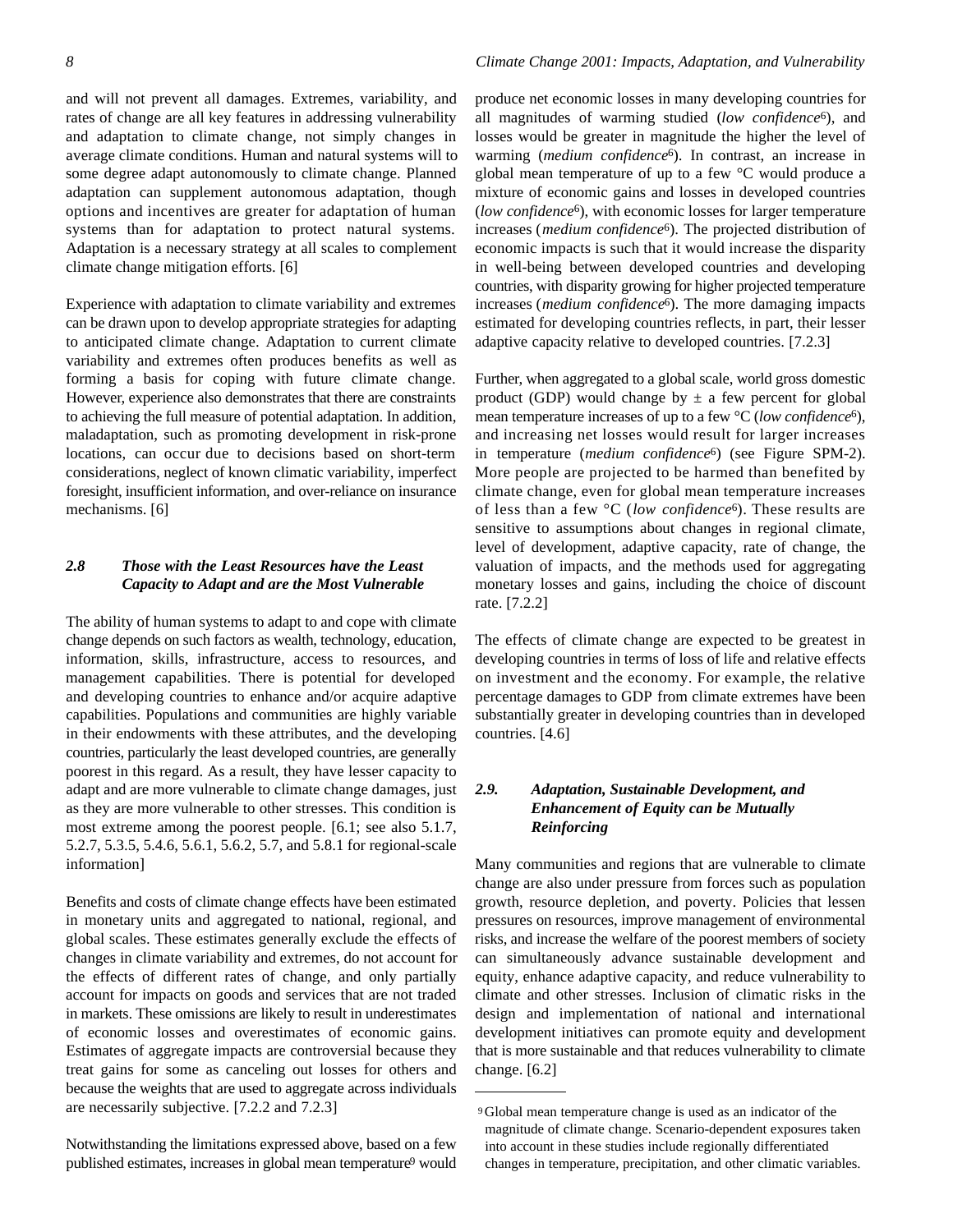#### **3. Effects on and Vulnerability of Natural and Human Systems**

#### *3.1. Hydrology and Water Resources*

The effect of climate change on streamflow and groundwater recharge varies regionally and between climate scenarios, largely following projected changes in precipitation. A consistent projection across most climate change scenarios is for increases in annual mean streamflow in high latitudes and southeast Asia, and decreases in central Asia, the area around the Mediterranean, southern Africa, and Australia (*medium confidence*6) (see Figure SPM-3); the amount of change, however, varies between scenarios. For other areas, including mid-latitudes, there is no strong consistency in projections of streamflow, partly because of differences in projected rainfall and partly because of differences in projected evaporation, which can offset rainfall increases. The retreat of most glaciers is projected to accelerate, and many small glaciers may disappear (*high confidence*6). In general, the projected changes in average annual runoff are less robust than impacts based solely on temperature change because precipitation changes vary more between scenarios. At the catchment scale, the effect of a given change in climate varies with physical properties and vegetation of catchments, and may be in addition to land-cover changes. [4.1]

Approximately 1.7 billion people, one-third of the world's population, presently live in countries that are water-stressed (defined as using more than 20% of their renewable water supply, a commonly used indicator of water stress). This number is projected to increase to around 5 billion by 2025, depending on the rate of population growth. The projected climate change could further decrease the streamflow and groundwater recharge in many of these water-stressed countries—for example in central Asia, southern Africa, and countries around the Mediterranean Sea—but may increase it in some others. [4.1; see also 5.1.1, 5.2.3, 5.3.1, 5.4.1, 5.5.1, 5.6.2, and 5.8.4 for regional-scale information]

Demand for water is generally increasing due to population growth and economic development, but is falling in some countries because of increased efficiency of use. Climate change is unlikely to have a big effect on municipal and industrial water demands in general, but may substantially affect irrigation withdrawals, which depend on how increases in evaporation are offset or exaggerated by changes in precipitation. Higher temperatures, hence higher crop evaporative demand, mean that the general tendency would be towards an increase in irrigation demands. [4.1]

Flood magnitude and frequency could increase in many regions as a consequence of increased frequency of heavy precipitation events, which can increase runoff in most areas as well as groundwater recharge in some floodplains. Land-use change could exacerbate such events. Streamflow during se asonal low flow periods would decrease in many areas due to greater evaporation; changes in precipitation may exacerbate or offset the effects of increased evaporation. The projected

climate change would degrade water quality through higher water temperatures and increased pollutant load from runoff and overflows of waste facilities. Quality would be degraded further where flows decrease, but increases in flows may mitigate to a certain extent some degradations in water quality by increasing dilution. Where snowfall is currently an important component of the water balance, a greater proportion of winter precipitation may fall as rain, and this can result in a more intense peak streamflow which in addition would move from spring to winter. [4.1]

The greatest vulnerabilities are likely to be in unmanaged water systems and systems that are currently stressed or poorly and unsustainably managed due to policies that discourage efficient water use and protection of water quality, inadequate watershed management, failure to manage variable water supply and demand, or lack of sound professional guidance. In unmanaged systems there are few or no structures in place to buffer the effects of hydrologic variability on water quality and supply. In unsustainably managed systems, water and land uses can add stresses that heighten vulnerability to climate change. [4.1]

Water resource management techniques, particularly those of integrated water resource management, can be applied to adapt to hydrologic effects of climate change, and to additional uncertainty, so as to lessen vulnerabilities. Currently, supply-side approaches (e.g., increasing flood defenses, building weirs, utilizing water storage areas, including natural systems, improving infrastructure for water collection and distribution) are more widely used than demand-side approaches (which alter the exposure to stress); the latter is the focus of increasing attention. However, the capacity to implement effective management responses is unevenly distributed around the world and is low in many transition and developing countries. [4.1]

#### *3.2. Agriculture and Food Security*

Based on experimental research, crop yield responses to climate change vary widely, depending upon species and cultivar; soil properties; pests, and pathogens; the direct effects of carbon dioxide  $(CO_2)$  on plants; and interactions between  $CO_2$ , air temperature, water stress, mineral nutrition, air quality, and adaptive responses. Even though increased  $CO<sub>2</sub>$  concentration can stimulate crop growth and yield, that benefit may not always overcome the adverse effects of excessive heat and drought (*medium confidence*6). These advances, along with advances in research on agricultural adaptation, have been incorporated since the Second Assessment Report (SAR) into models used to assess the effects of climate change on crop yields, food supply, farm incomes, and prices. [4.2]

Costs will be involved in coping with climate-induced yield losses and adaptation of livestock production systems. These agronomic and husbandry adaptation options could include, for example, adjustments to planting dates, fertilization rates, irrigation applications, cultivar traits, and selection of animal species. [4.2]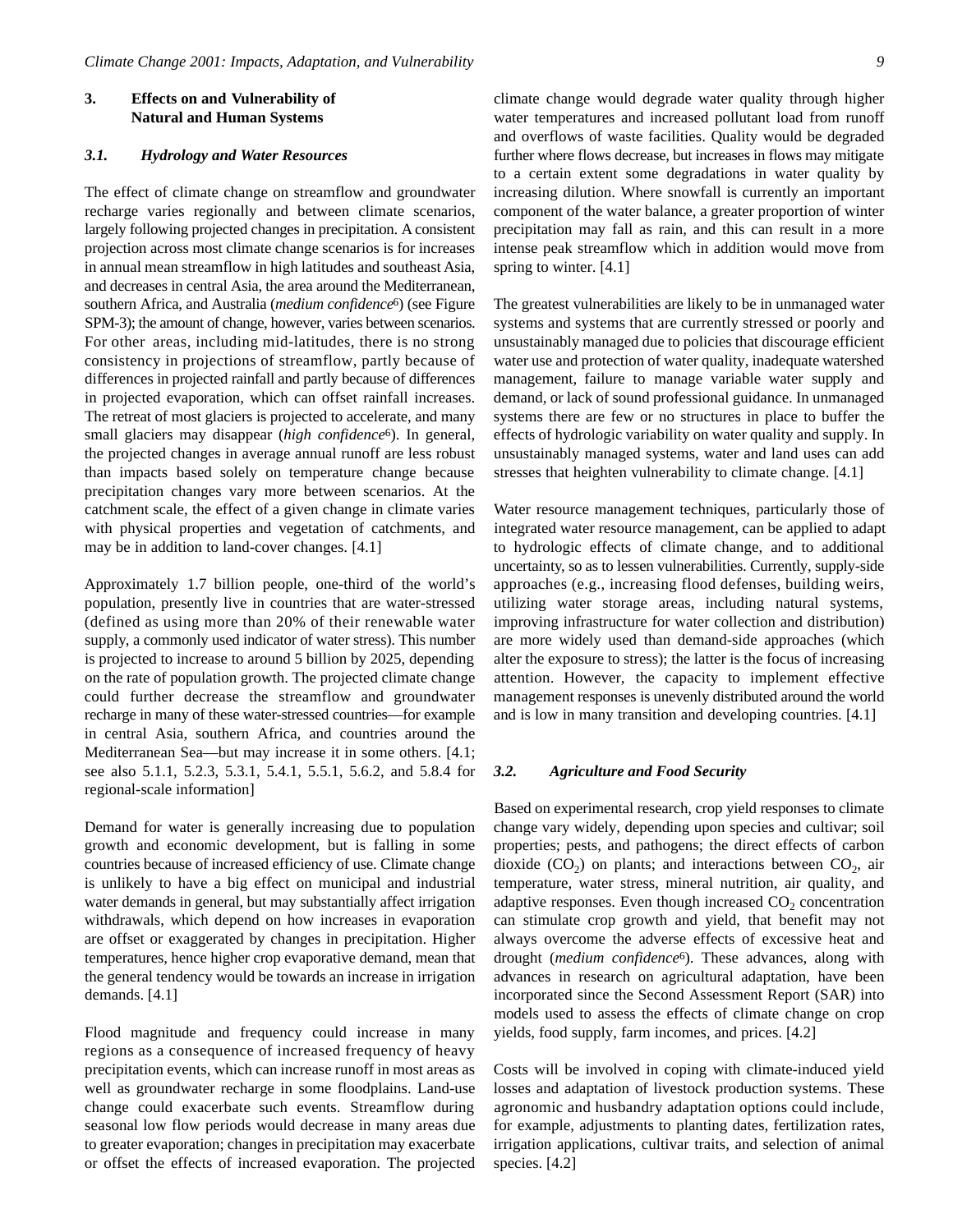When autonomous agronomic adaptation is included, crop modeling assessments indicate, with *medium* to *lowconfidence*<sup>6</sup>, that climate change will lead to generally positive responses at less than a few °C warming and generally negative responses for more than a few °C in mid-latitude crop yields. Similar assessments

indicate that yields of some crops in tropical locations would decrease generally with even minimal increases in temperature, because such crops are near their maximum temperature tolerance and dryland/rainfed agriculture predominates. Where there is also a large decrease in rainfall, tropical crop yields would be



Figure SPM-3: Projected changes in average annual water runoff by 2050, relative to average runoff for 1961–1990, largely follow projected changes in precipitation. Changes in runoff are calculated with a hydrologic model using as inputs climate projections from two versions of the Hadley Centre atmosphere-ocean general circulation model (AOGCM) for a scenario of 1% per annum increase in effective carbon dioxide concentration in the atmosphere: (a) HadCM2 ensemble mean and (b) HadCM3. Projected increases in runoff in high latitudes and southeast Asia, and decreases in central Asia, the area around the Mediterranean, southern Africa, and Australia are broadly consistent across the Hadley Centre experiments, and with the precipitation projections of other AOGCM experiments. For other areas of the world, changes in precipitation and runoff are scenario- and model-dependent.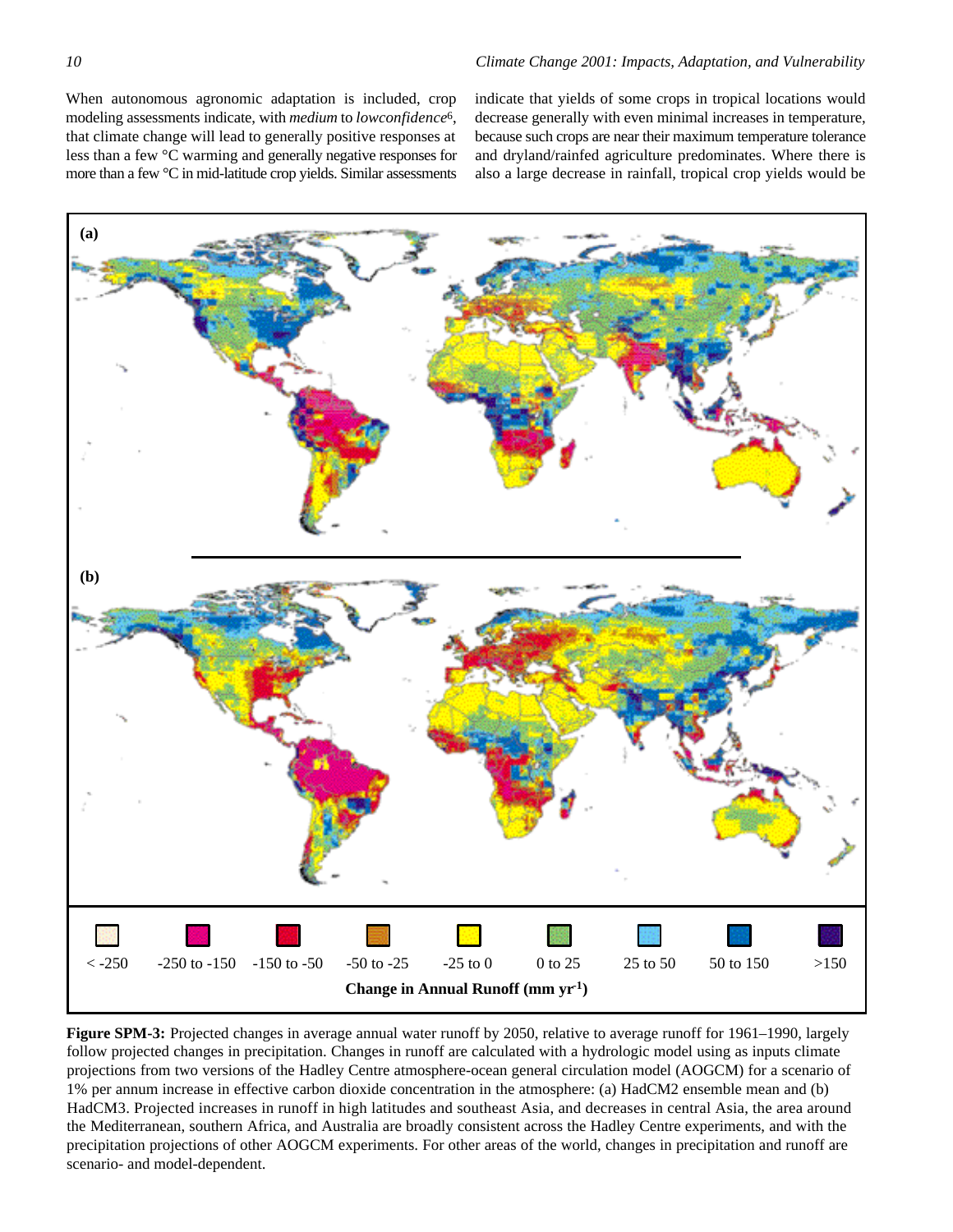even more adversely affected. With autonomous agronomic adaptation, crop yields in the tropics tend to be less adversely a ffected by climate change than without adaptation, but they still tend to remain below levels estimated with current climate. [4.2]

Most global and regional economic studies not incorporating climate change indicate that the downward trend in global real commodity prices in the 20th century is likely to continue into the 21st, although confidence in these predictions decreases farther into the future. Economic modeling assessments indicate that impacts of climate change on agricultural production and prices are estimated to result in small percentage changes in global income (*lowconfidence*<sup>6</sup>), with larger increases in more developed regions and smaller increases or declines in developing regions. Improved confidence in this finding depends on further research into the sensitivity of economic modeling assessments to their base assumptions. [4.2 and Box 5-5]

Most studies indicate that global mean annual temperature increases of a few °C or greater would prompt food prices to increase due to a slowing in the expansion of global food supply relative to growth in global food demand (*established, but incomplete*<sup>6</sup>). At lesser amounts of warming than a few <sup>o</sup>C, economic models do not clearly distinguish the climate change signal from other sources of change based on those studies included in this assessment. Some recent aggregated studies have estimated economic impacts on vulnerable populations such as smallholder producers and poor urban consumers. These studies find that climate change would lower incomes of the vulnerable populations and increase the absolute number of people at risk of hunger, though this is uncertain and requires further research. It is established, though incompletely, that climate change, mainly through increased extremes and temporal/ spatial shifts, will worsen food security in Africa. [4.2]

#### *3.3. Terrestrial and Freshwater Ecosystems*

Vegetation modeling studies continue to show the potential for significant disruption of ecosystems under climate change (*high confidence* <sup>6</sup>). Migration of ecosystems or biomes as discrete units is unlikely to occur; instead at a given site, species composition and dominance will change. The results of these changes will lag behind the changes in climate by years to decades to centuries (*high confidence*6). [4.3]

Distributions, population sizes, population density, and behavior of wildlife have been, and will continue to be, affected directly by changes in global or regional climate and indirectly through changes in vegetation. Climate change will lead to poleward movement of the boundaries of freshwater fish distributions along with loss of habitat for cold- and cool-water fishes and gain in habitat for warm-water fishes (*high confidence*6). Many species and populations are already at high risk, and are expected to be placed at greater risk by the synergy between climate change rendering portions of current habitat unsuitable for many species, and land-use change fragmenting habitats and raising obstacles to species migration**.** Without appropriate

management, these pressures will cause some species currently classified as "critically endangered" to become extinct and the majority of those labeled "endangered or vulnerable" to become rarer, and thereby closer to extinction, in the 21st century (*high confidence*<sup>6</sup>). [4.3]

Possible adaptation methods to reduce risks to species could include: 1) establishment of refuges, parks, and reserves with corridors to allow migration of species, and 2) use of captive breeding and translocation. However, these options may have limitations due to costs. [4.3]

Terrestrial ecosystems appear to be storing increasing amounts of carbon. At the time of the SAR, this was largely attributed to increasing plant productivity because of the interaction between elevated  $CO_2$  concentration, increasing temperatures, and soil moisture changes. Recent results confirm that productivity gains are occurring but suggest that they are smaller under field conditions than indicated by plant-pot experiments (*medium confidence*6). Hence, the terrestrial uptake may be due more to change in uses and management of land than to the direct effects of elevated  $CO<sub>2</sub>$  and climate. The degree to which terrestrial ecosystems continue to be net sinks for carbon is uncertain due to the complex interactions between the factors mentioned above (e.g., arctic terrestrial ecosystems and wetlands may act as both sources and sinks) (*medium confidence*6). [4.3]

Contrary to the SAR, global timber market studies that include adaptations through land and product management, even without forestry projects that increase the capture and storage of carbon, suggest that a small amount of climate change would increase global timber supply and enhance existing market trends towards rising market share in developing countries (*mediumconfidence*<sup>6</sup>). Consumers may benefit from lower timber prices while producers may gain or lose depending on regional changes in timber productivity and potential dieback effects. [4.3]

#### *3.4. Coastal Zones and Marine Ecosystems*

Large-scale impacts of climate change on oceans are expected to include increases in sea surface temperature and mean global sea level, decreases in sea-ice cover, and changes in salinity, wave conditions, and ocean circulation. The oceans are an integral and responsive component of the climate system with important physical and biogeochemical feedbacks to climate. Many marine ecosystems are sensitive to climate change. Climate trends and variability as reflected in multiyear climateocean regimes (e.g., Pacific Decadal Oscillation) and switches from one regime to another are now recognized to strongly a ffect fish abundance and population dynamics, with significant impacts on fish-dependent human societies. [4.4]

Many coastal areas will experience increased levels of flooding, accelerated erosion, loss of wetlands and mangroves, and seawater intrusion into freshwater sources as a result of climate change. The extent and severity of storm impacts, including storm-surge floods and shore erosion, will increase as a result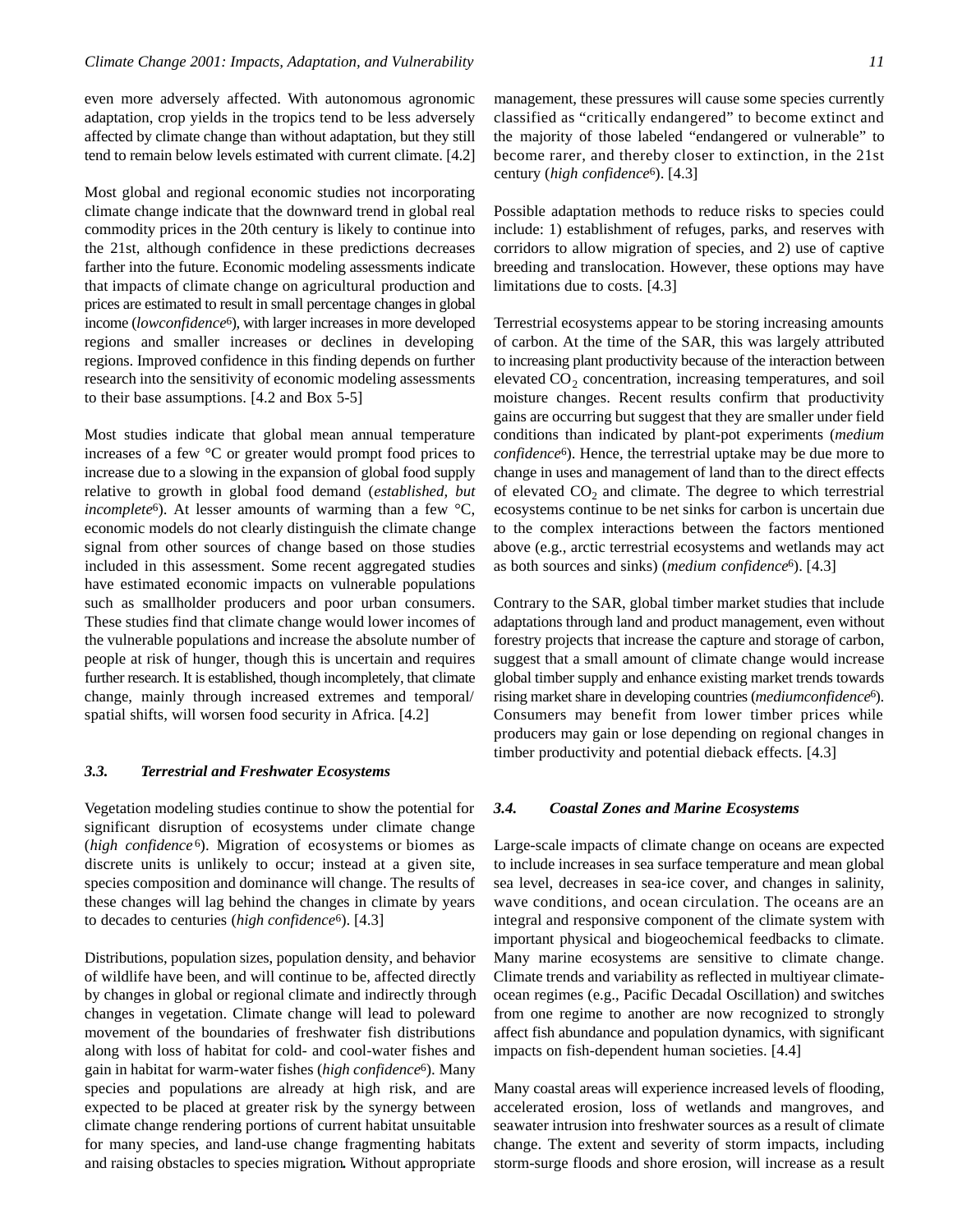of climate change including sea-level rise. High-latitude coasts will experience added impacts related to higher wave energy and permafrost degradation. Changes in relative sea level will vary locally due to uplift and subsidence caused by other factors. [4.4]

Impacts on highly diverse and productive coastal ecosystems such as coral reefs, atolls and reef islands, salt marshes and mangrove forests will depend upon the rate of sea-level rise relative to growth rates and sediment supply, space for and obstacles to horizontal migration, changes in the climate-ocean environment such as sea surface temperatures and storminess, and pressures from human activities in coastal zones. Episodes of coral bleaching over the past 20 years have been associated with several causes, including increased ocean temperatures. Future sea surface warming would increase stress on coral reefs and result in increased frequency of marine diseases (*high confidence*6). [4.4]

Assessments of adaptation strategies for coastal zones have shifted emphasis away from hard protection structures of shorelines (e.g., seawalls, groins) toward soft protection measures (e.g., beach nourishment), managed retreat, and enhanced resilience of biophysical and socioeconomic systems in coastal regions. Adaptation options for coastal and marine management are most effective when incorporated with policies in other areas, such as disaster mitigation plans and land-use plans. [4.4]

#### *3.5. Human Health*

The impacts of short-term weather events on human health have been further elucidated since the SAR, particularly in relation to periods of thermal stress, the modulation of air pollution impacts, the impacts of storms and floods, and the influences of seasonal and interannual climatic variability on infectious diseases. There has been increased understanding of the determinants of population vulnerability to adverse health impacts and the possibilities for adaptive responses. [4.7]

Many vector-, food-, and water-borne infectious diseases are known to be sensitive to changes in climatic conditions. From results of most predictive model studies, there is *medium* to *high confidence*<sup>6</sup> that, under climate change scenarios, there would be a net increase in the geographic range of potential transmission of malaria and dengue–two vector-borne infections each of which currently impinge on 40-50% of the world population.<sup>10</sup> Within their present ranges, these and many other infectious diseases would tend to increase in incidence and seasonality-although regional decreases would occur in some infectious diseases. In all cases, however, actual disease occurrence is strongly influenced by local environmental conditions, socioeconomic circumstances, and public health infrastructure. [4.7]

Projected climate change will be accompanied by an increase in heat waves, often exacerbated by increased humidity and urban air pollution, which would cause an increase in heatrelated deaths and illness episodes. The evidence indicates that the impact would be greatest in urban populations, affecting particularly the elderly, sick, and those without access to airconditioning (*high confidence*6). Limited evidence indicates that in some temperate countries reduced winter deaths would outnumber increased summer deaths (*medium confidence*6); yet, published research has been largely confined to populations in developed countries, thus precluding a generalized comparison of changes in summer and winter mortality. [3.5 and 4.7]

Extensive experience makes clear that any increase in flooding will increase the risk of drowning, diarrhoeal and respiratory diseases, and, in developing countries, hunger and malnutrition (*high confidence*6). If cyclones were to increase regionally, devastating impacts would often occur, particularly in densely settled populations with inadequate resources. A reduction in crop yields and food production because of climate change in some regions, particularly in the tropics, will predispose foodinsecure populations to malnutrition, leading to impaired child development and decreased adult activity. Socioeconomic disruptions could occur in some regions, impairing both livelihoods and health.  $[3.5, 4.1, 4.2, 4.5,$  and  $4.7]$ 

For each anticipated adverse health impact there is a range of social, institutional, technological, and behavioral adaptation options to lessen that impact. Adaptations could, for example, encompass strengthening of the public health infrastructure, health-oriented management of the environment (including air and water quality, food safety, urban and housing design, and surface water management), and the provision of appropriate medical care facilities. Overall, the adverse health impacts of climate change will be greatest in vulnerable lower income populations, predominantly within tropical/subtropical countries. Adaptive policies would, in general, reduce these impacts. [4.7]

#### *3.6. Human Settlements, Energy, and Industry*

A growing and increasingly quantitative literature shows that human settlements are affected by climate change in one of three major ways:

- 1) The economic sectors that support the settlement are affected because of changes in resource productivity or changes in market demand for the goods and services produced there. [4.5]
- 2) Some aspects of physical infrastructure (including energy transmission and distribution systems), buildings, urban services (including transportation systems), and specific industries (such as agroindustry, tourism, and construction) may be directly affected. [4.5]
- 3) Populations may be directly affected through extreme weather, changes in health status, or migration. The problems are somewhat different in the largest (<1 million) and mid- to small-sized population centers. [4.5]

<sup>&</sup>lt;sup>10</sup> Eight studies have modeled the effects of climate change on these diseases, five on malaria and three on dengue. Seven use a biological, or process-based approach, and one uses an empirical, statistical approach.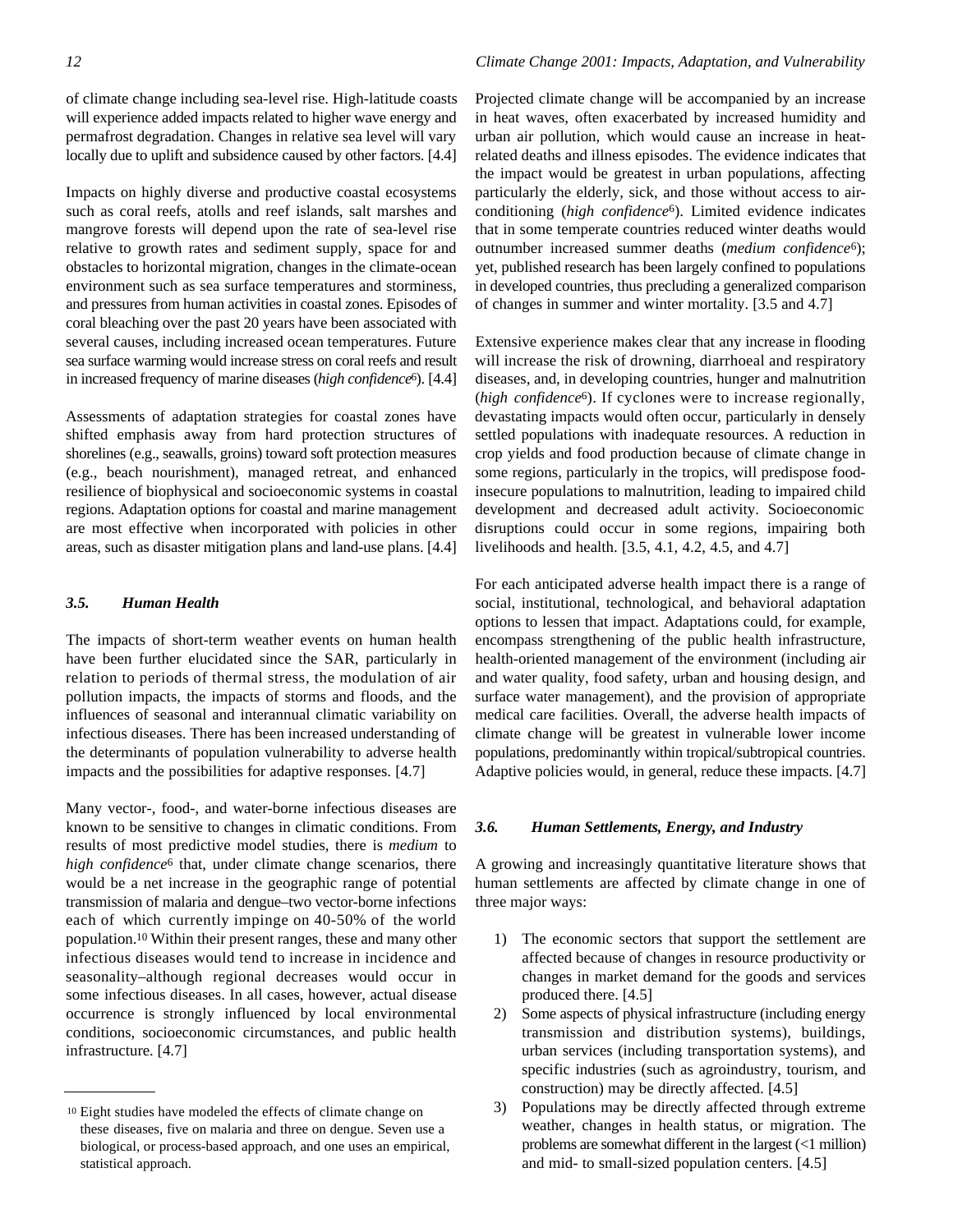The most widespread direct risk to human settlements from climate change is flooding and landslides, driven by projected increases in rainfall intensity and, in coastal areas, sea-level rise. Riverine and coastal settlements are particularly at risk (*high confidence*6), but urban flooding could be a problem anywhere that storm drains, water supply, and waste management systems have inadequate capacity. In such areas, squatter and other informal urban settlements with high population density, poor shelter, little or no access to resources such as safe water and public health services, and low adaptive capacity are highly vulnerable. Human settlements currently experience other significant environmental problems which could be exacerbated under higher temperature/increased precipitation regimes, including water and energy resources and infrastructure, waste treatment, and transportation [4.5]

Rapid urbanization in low-lying coastal areas of both the developing and developed world is greatly increasing population densities and the value of human-made assets exposed to coastal climatic extremes such as tropical cyclones. Model-based projections of the mean annual number of people who would be flooded by coastal storm surges increase several fold (by 75 to 200 million people depending on adaptive responses) for mid-range scenarios of a 40-cm sea-level rise by the 2080s relative to scenarios with no sea-level rise. Potential damages to infrastructure in coastal areas from sea-level rise have been projected to be tens of billions US\$ for individual countries—for example, Egypt, Poland, and Vietnam. [4.5]

Settlements with little economic diversification and where a high percentage of incomes derive from climate-sensitive primary resource industries (agriculture, forestry, and fisheries) are more vulnerable than more diversified settlements (*high confidence*6). In developed areas of the Arctic, and where the permafrost is ice-rich, special attention will be required to mitigate the detrimental impacts of thawing, such as severe damage to buildings and transport infrastructure (*very high confidence*<sup>6</sup>). Industrial, transportation, and commercial in frastructure is generally vulnerable to the same hazards as settlement infrastructure. Energy demand is expected to increase for space cooling and decrease for space heating, but the net effect is scenario- and location-dependent. Some energy production and distribution systems may experience adverse impacts that would reduce supplies or system reliability while other energy systems may benefit. [4.5 and 5.7]

Possible adaptation options involve the planning of settlements and their infrastructure, placement of industrial facilities, and making similar long-lived decisions in a manner to reduce the adverse effects of events that are of low (but increasing) probability and high (and perhaps rising) consequences. [4.5]

#### *3.7. Insurance and Other Financial Services*

The costs of ordinary and extreme weather events have increased rapidly in recent decades. Global economic losses from catastrophic events increased 10.3-fold from 3.9 billion

US\$  $yr<sup>1</sup>$  in the 1950s to 40 billion US\$  $yr<sup>1</sup>$  in the 1990s (all in 1999US\$, unadjusted for purchasing power parity), with approximately one-quarter of the losses occurring in developing countries. The insured portion of these losses rose from a n egligible level to 9.2 billion US\$  $yr^{-1}$  during the same period. Total costs are a factor of two larger when losses from smaller, non-catastrophic weather-related events are included. As a measure of increasing insurance industry vulnerability, the ratio of global property/casual insurance premiums to weather related losses fell by a factor of three between 1985 and 1999. [4.6]

The costs of weather events have risen rapidly despite significant and increasing efforts at fortifying infrastructure and enhancing disaster preparedness. Part of the observed upward trend in disaster losses over the past 50 years is linked to socioeconomic factors, such as population growth, increased wealth, and urbanization in vulnerable areas, and part is linked to climatic factors such as the observed changes in precipitation and flooding events. Precise attribution is complex and there are differences in the balance of these two causes by region and type of event. [4.6]

Climate change and anticipated changes in weather-related events perceived to be linked to climate change would increase actuarial uncertainty in risk assessment (*high confidence*6). Such developments would place upward pressure on insurance premiums and/or could lead to certain risks being reclassified as uninsurable with subsequent withdrawal of coverage. Such changes would trigger increased insurance costs, slow the expansion of financial services into developing countries, reduce the availability of insurance for spreading risk, and increase the demand for government-funded compensation following natural disasters. In the event of such changes, the relative roles of public and private entities in providing insurance and risk management resources can be expected to change. [4.6]

The financial services sector as a whole is expected to be able to cope with the impacts of climate change, although the historic record demonstrates that low-probability high-impact events or multiple closely spaced events severely affect parts of the sector, especially if adaptive capacity happens to be simultaneously depleted by non-climate factors (e.g., adverse financial market conditions). The property/casualty insurance and reinsurance segments and small specialized or undiversified companies have exhibited greater sensitivity, including reduced profitability and bankruptcy triggered by weatherrelated events. [4.6]

Adaptation to climate change presents complex challenges, but also opportunities, to the sector. Regulatory involvement in pricing, tax treatment of reserves, and the (in)ability of firms to withdraw from at-risk markets are examples of factors that influence the resilience of the sector. Public- and private-sector actors also support adaptation by promoting disaster preparedness, loss-prevention programs, building codes, and improved landuse planning. However, in some cases, public insurance and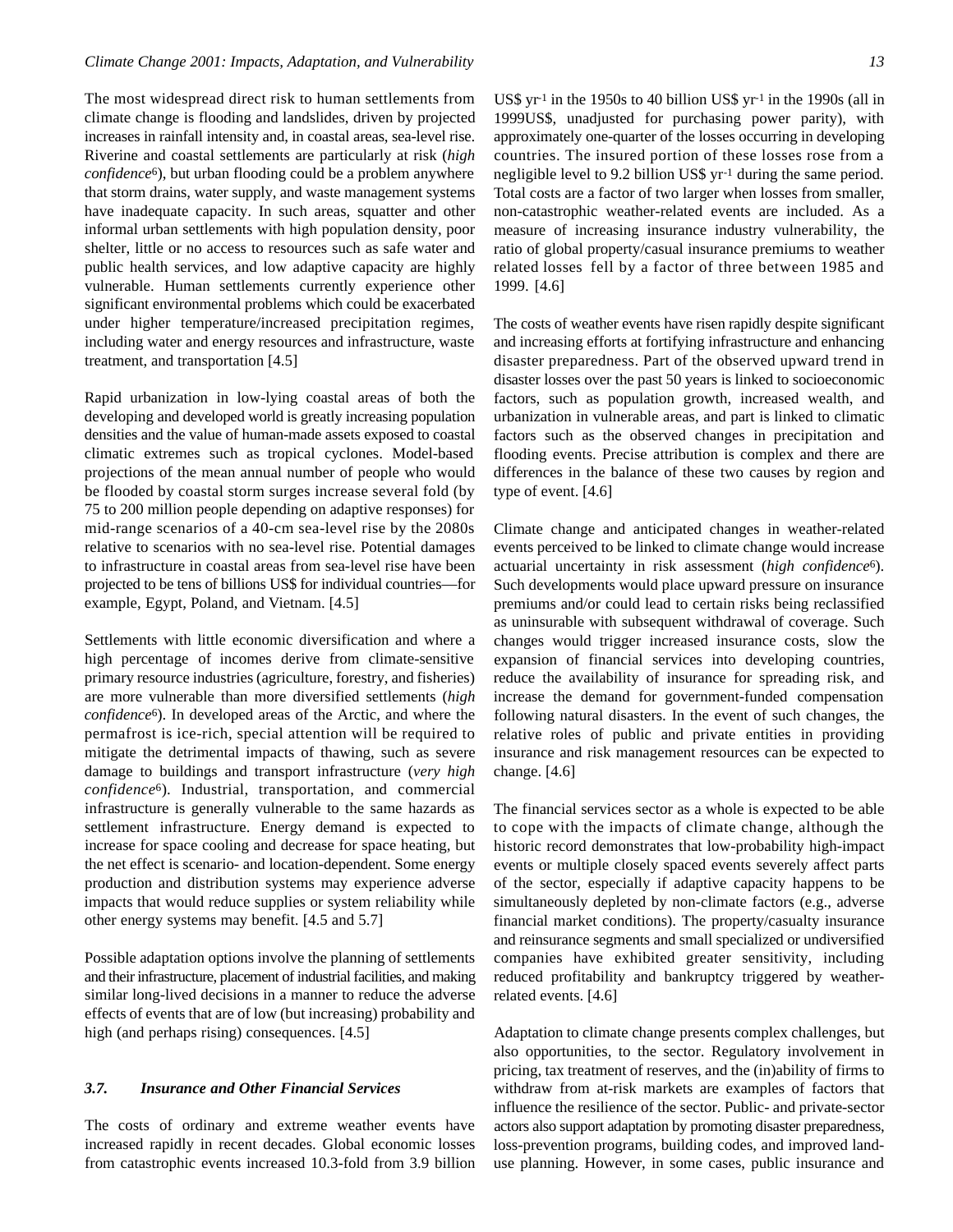| Region | <b>Adaptive Capacity, Vulnerability, and Key Concerns</b>                                                                                                                                                                           |
|--------|-------------------------------------------------------------------------------------------------------------------------------------------------------------------------------------------------------------------------------------|
| Africa | • Adaptive capacity of human systems in Africa is low due to lack of economic resources and technology, and<br>vulnerability high as a result of heavy reliance on rain-fed agriculture, frequent droughts and floods, and poverty. |

*Table SPM-2: Regional adaptive capacity, vulnerability, and key concerns.a,b*

| [5.1.7]                                                                                                             |
|---------------------------------------------------------------------------------------------------------------------|
| • Grain yields are projected to decrease for many scenarios, diminishing food security, particularly in small food- |
| importing countries ( <i>medium to high confidence</i> <sup>6</sup> ). [5.1.2]                                      |
| • Major rivers of Africa are highly sensitive to climate variation; average runoff and water availability would     |

- Major rivers of Africa are highly sensitive to climate variation; average runoff and water availability would decrease in Mediterranean and southern countries of Africa (*medium confidence*6). [5.1.1]
- Extension of ranges of infectious disease vectors would adversely affect human health in Africa (*medium confidence*<sup>6</sup>). [5.1.4]
- Desertification would be exacerbated by reductions in average annual rainfall, runoff, and soil moisture, especially in southern, North, and West Africa (*medium confidence*6). [5.1.6]
- Increases in droughts, floods, and other extreme events would add to stresses on water resources, food security, human health, and infrastructures, and would constrain development in Africa (*high confidence*6). [5.1]
- Significant extinctions of plant and animal species are projected and would impact rural livelihoods, tourism, and genetic resources (*medium confidence*6). [5.1.3]
- Coastal settlements in, for example, the Gulf of Guinea, Senegal, Gambia, Egypt, and along the East–Southern African coast would be adversely impacted by sea-level rise through inundation and coastal erosion (*high confidence*<sup>6</sup>). [5.1.5]

#### Asia • Adaptive capacity of human systems is low and vulnerability is high in the developing countries of Asia; the developed countries of Asia are more able to adapt and less vulnerable. [5.2.7] • Extreme events have increased in temperate and tropical Asia, including floods, droughts, forest fires, and tropical

- cyclones (*high confidence*6). [5.2.4]
- Decreases in agricultural productivity and aquaculture due to thermal and water stress, sea-level rise, floods and droughts, and tropical cyclones would diminish food security in many countries of arid, tropical, and temperate Asia; agriculture would expand and increase in productivity in northern areas (*medium confidence*6). [5.2.1]
- Runoff and water availability may decrease in arid and semi-arid Asia but increase in northern Asia (*medium confidence*6). [5.2.3]
	- Human health would be threatened by possible increased exposure to vector-borne infectious diseases and heat stress in parts of Asia (*medium confidence*6). [5.2.6]
- Sea-level rise and an increase in the intensity of tropical cyclones would displace tens of millions of people in low-lying coastal areas of temperate and tropical Asia; increased intensity of rainfall would increase flood risks in temperate and tropical Asia (*high confidence*6). [5.2.5 and Table TS-8]
- Climate change would increase energy demand, decrease tourism attraction, and influence transportation in some regions of Asia (*medium confidence*6). [5.2.4 and 5.2.7]
- Climate change would exacerbate threats to biodiversity due to land-use and land-cover change and population pressure in Asia (*medium confidence*6). Sea-level rise would put ecological security at risk, including mangroves and coral reefs (*high confidence*6). [5.2.2]

• Poleward movement of the southern boundary of the permafrost zones of Asia would result in a change of thermokarst and thermal erosion with negative impacts on social infrastructure and industries (*medium confidence*6) . [5.2.2]

relief programs have inadvertently fostered complacency and maladaptation by inducing development in at-risk areas such as U.S. flood plains and coastal zones. [4.6]

The effects of climate change are expected to be greatest in the developing world, especially in countries reliant on primary production as a major source of income. Some countries experience impacts on their GDP as a consequence of natural disasters, with damages as high as half of GDP in one case. Equity issues and development constraints would arise if weather-related risks become uninsurable, prices increase, or

availability becomes limited. Conversely, more extensive access to insurance and more widespread introduction of micro-financing schemes and development banking would increase the ability of developing countries to adapt to climate change. [4.6]

#### **4. Vulnerability Varies across Regions**

The vulnerability of human populations and natural systems to climate change differs substantially across regions and across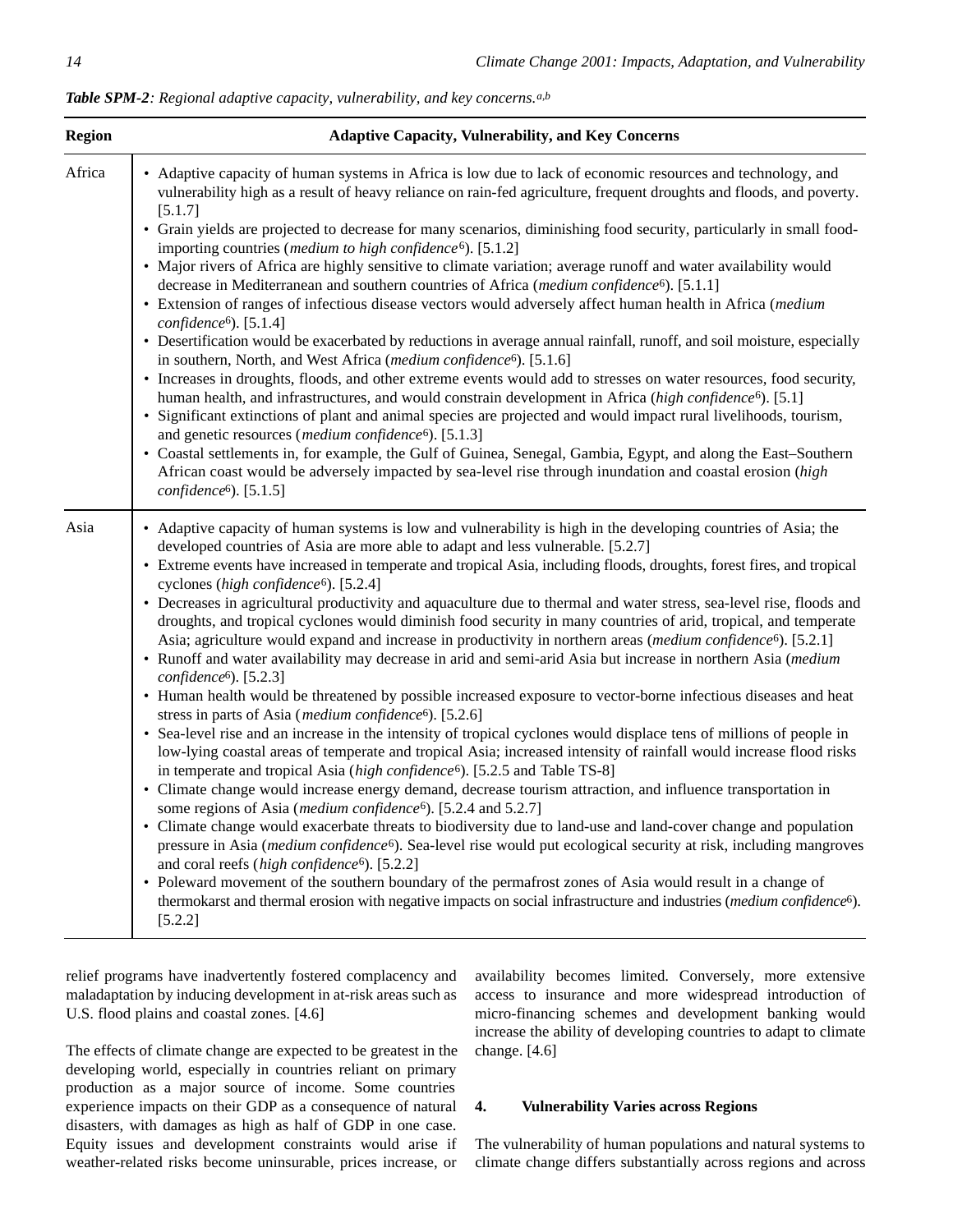#### *Table SPM-2 (continued)*

| <b>Region</b>                   | <b>Adaptive Capacity, Vulnerability, and Key Concerns</b>                                                                                                                                                                                                                                                                                                                                                                                                                                                                                                                                                                                                                                                                                                                                                                                                                                                                                                                                                                                                                                                                                                                                                                                                                                                                                                                                                                                                                                                                                                                                                               |
|---------------------------------|-------------------------------------------------------------------------------------------------------------------------------------------------------------------------------------------------------------------------------------------------------------------------------------------------------------------------------------------------------------------------------------------------------------------------------------------------------------------------------------------------------------------------------------------------------------------------------------------------------------------------------------------------------------------------------------------------------------------------------------------------------------------------------------------------------------------------------------------------------------------------------------------------------------------------------------------------------------------------------------------------------------------------------------------------------------------------------------------------------------------------------------------------------------------------------------------------------------------------------------------------------------------------------------------------------------------------------------------------------------------------------------------------------------------------------------------------------------------------------------------------------------------------------------------------------------------------------------------------------------------------|
| Australia<br>and New<br>Zealand | • Adaptive capacity of human systems is generally high, but there are groups in Australia and New Zealand, such as<br>indigenous peoples in some regions, with low capacity to adapt and consequently high vulnerability. [5.3 and 5.3.5]<br>• The net impact on some temperate crops of climate and $CO2$ changes may initially be beneficial, but this balance<br>is expected to become negative for some areas and crops with further climate change (medium confidence <sup>6</sup> ). [5.3.3]<br>• Water is likely to be a key issue (high confidence <sup>6</sup> ) due to projected drying trends over much of the region and<br>change to a more El Niño-like average state. [5.3 and 5.3.1]<br>• Increases in the intensity of heavy rains and tropical cyclones (medium confidence <sup>6</sup> ), and region-specific changes<br>in the frequency of tropical cyclones, would alter the risks to life, property, and ecosystems from flooding,<br>storm surges, and wind damage. [5.3.4]<br>Some species with restricted climatic niches and which are unable to migrate due to fragmentation of the landscape,<br>soil differences, or topography could become endangered or extinct (high confidence <sup>6</sup> ). Australian ecosystems<br>that are particularly vulnerable to climate change include coral reefs, arid and semi-arid habitats in southwest and<br>inland Australia, and Australian alpine systems. Freshwater wetlands in coastal zones in both Australia and New<br>Zealand are vulnerable, and some New Zealand ecosystems are vulnerable to accelerated invasion by weeds. [5.3.2]  |
| Europe                          | • Adaptive capacity is generally high in Europe for human systems; southern Europe and the European Arctic are<br>more vulnerable than other parts of Europe. [5.4 and 5.4.6]<br>Summer runoff, water availability, and soil moisture are likely to decrease in southern Europe, and would widen<br>$\bullet$<br>the difference between the north and drought-prone south; increases are likely in winter in the north and south<br>(high confidence <sup>6</sup> ). [5.4.1]<br>Half of alpine glaciers and large permafrost areas could disappear by end of the 21st century (medium confidence <sup>6</sup> ). [5.4.1]<br>• River flood hazard will increase across much of Europe (medium to high confidence <sup>6</sup> ); in coastal areas, the risk<br>of flooding, erosion, and wetland loss will increase substantially with implications for human settlement, industry,<br>tourism, agriculture, and coastal natural habitats. [5.4.1 and 5.4.4]<br>There will be some broadly positive effects on agriculture in northern Europe (medium confidence <sup>6</sup> ); productivity<br>٠<br>will decrease in southern and eastern Europe (medium confidence <sup>6</sup> ). [5.4.3]<br>• Upward and northward shift of biotic zones will take place. Loss of important habitats (wetlands, tundra, isolated<br>habitats) would threaten some species (high confidence <sup>6</sup> ). [5.4.2]<br>Higher temperatures and heat waves may change traditional summer tourist destinations, and less reliable snow<br>conditions may impact adversely on winter tourism (medium confidence <sup>6</sup> ). [5.4.4] |
| Latin<br>America                | • Adaptive capacity of human systems in Latin America is low, particularly with respect to extreme climate<br>events, and vulnerability is high. [5.5]<br>• Loss and retreat of glaciers would adversely impact runoff and water supply in areas where glacier melt is an<br>important water source (high confidence <sup>6</sup> ). [5.5.1]<br>· Floods and droughts would become more frequent with floods increasing sediment loads and degrade water<br>quality in some areas (high confidence <sup>6</sup> ). [5.5]<br>• Increases in intensity of tropical cyclones would alter the risks to life, property, and ecosystems from heavy<br>rain, flooding, storm surges, and wind damages (high confidence <sup>6</sup> ). [5.5]<br>• Yields of important crops are projected to decrease in many locations in Latin America, even when the effects<br>of $CO2$ are taken into account; subsistence farming in some regions of Latin America could be threatened (high<br>$confidence6$ ). [5.5.4]<br>• The geographical distribution of vector-borne infectious diseases would expand poleward and to higher elevations,<br>and exposures to diseases such as malaria, dengue fever, and cholera will increase (medium confidence <sup>6</sup> ). [5.5.5]<br>• Coastal human settlements, productive activities, infrastructure, and mangrove ecosystems would be negatively<br>affected by sea-level rise (medium confidence <sup>6</sup> ). [5.5.3]<br>• The rate of biodiversity loss would increase (high confidence <sup>6</sup> ). [5.5.2]                                                                  |

populations within regions. Regional differences in baseline climate and expected climate change give rise to different exposures to climate stimuli across regions. The natural and social systems of different regions have varied characteristics, resources, and institutions, and are subject to varied pressures

that give rise to differences in sensitivity and adaptive capacity. From these differences emerge different key concerns for each of the major regions of the world. Even within regions however, impacts, adaptive capacity, and vulnerability will vary. [5]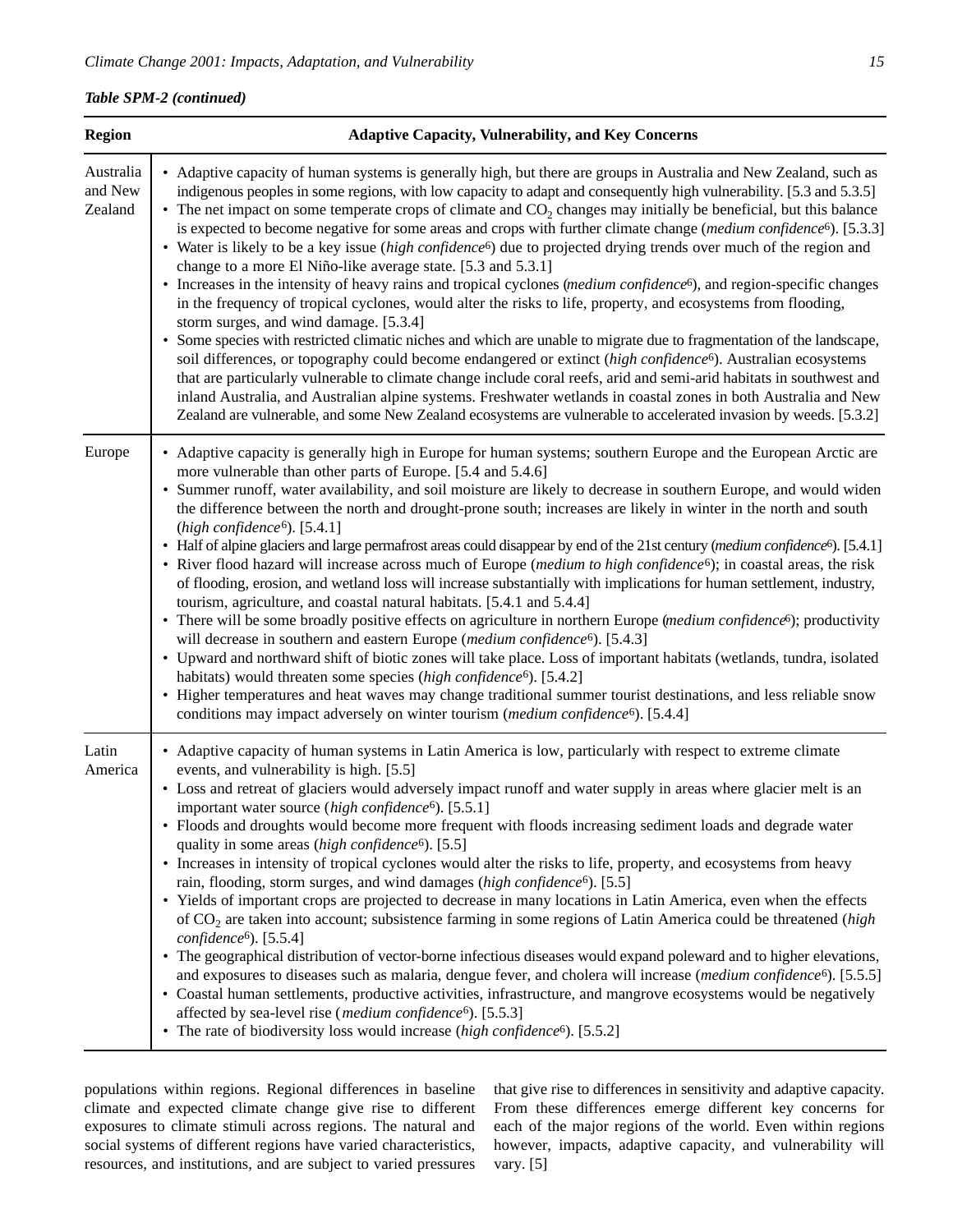# *Table SPM-2 (continued)*

| <b>Region</b>    | <b>Adaptive Capacity, Vulnerability, and Key Concerns</b>                                                                                                                                                                                                                                                                                                                                                                                                                                                                                                                                                                                                                                                                                                                                                                                                                                                                                                                                                                                                                                                                                                                                                                                                                                                                                                                                                                                                                                                                                                                                                                                                                                                                                                                                                                                                                                                                                                                                                                                                                                                                                                                                                                                                                                                                                                                                                                                                                                                                                                                                                                                              |
|------------------|--------------------------------------------------------------------------------------------------------------------------------------------------------------------------------------------------------------------------------------------------------------------------------------------------------------------------------------------------------------------------------------------------------------------------------------------------------------------------------------------------------------------------------------------------------------------------------------------------------------------------------------------------------------------------------------------------------------------------------------------------------------------------------------------------------------------------------------------------------------------------------------------------------------------------------------------------------------------------------------------------------------------------------------------------------------------------------------------------------------------------------------------------------------------------------------------------------------------------------------------------------------------------------------------------------------------------------------------------------------------------------------------------------------------------------------------------------------------------------------------------------------------------------------------------------------------------------------------------------------------------------------------------------------------------------------------------------------------------------------------------------------------------------------------------------------------------------------------------------------------------------------------------------------------------------------------------------------------------------------------------------------------------------------------------------------------------------------------------------------------------------------------------------------------------------------------------------------------------------------------------------------------------------------------------------------------------------------------------------------------------------------------------------------------------------------------------------------------------------------------------------------------------------------------------------------------------------------------------------------------------------------------------------|
| North<br>America | • Adaptive capacity of human systems is generally high and vulnerability low in North America, but some<br>communities (e.g., indigenous peoples and those dependent on climate-sensitive resources) are more vulnerable;<br>social, economic, and demographic trends are changing vulnerabilities in subregions. [5.6 and 5.6.1]<br>• Some crops would benefit from modest warming accompanied by increasing CO <sub>2</sub> , but effects would vary among<br>crops and regions (high confidence <sup>6</sup> ), including declines due to drought in some areas of Canada's Prairies and<br>the U.S. Great Plains, potential increased food production in areas of Canada north of current production areas,<br>and increased warm-temperate mixed forest production (medium confidence <sup>6</sup> ). However, benefits for crops would<br>decline at an increasing rate and possibly become a net loss with further warming (medium confidence <sup>6</sup> ). [5.6.4]<br>Snowmelt-dominated watersheds in western North America will experience earlier spring peak flows (high<br>confidence <sup>6</sup> ), reductions in summer flows ( <i>medium confidence</i> <sup>6</sup> ), and reduced lake levels and outflows for the<br>Great Lakes-St. Lawrence under most scenarios (medium confidence <sup>6</sup> ); adaptive responses would offset some,<br>but not all, of the impacts on water users and on aquatic ecosystems ( <i>medium confidence</i> <sup>6</sup> ). [5.6.2]<br>• Unique natural ecosystems such as prairie wetlands, alpine tundra, and cold-water ecosystems will be at risk<br>and effective adaptation is unlikely (medium confidence <sup>6</sup> ). [5.6.5]<br>• Sea-level rise would result in enhanced coastal erosion, coastal flooding, loss of coastal wetlands, and increased<br>risk from storm surges, particularly in Florida and much of the U.S. Atlantic coast (high confidence <sup>6</sup> ). [5.6.1]<br>• Weather-related insured losses and public sector disaster relief payments in North America have been increasing;<br>insurance sector planning has not yet systematically included climate change information, so there is potential<br>for surprise (high confidence <sup>6</sup> ). [5.6.1]<br>• Vector-borne diseases—including malaria, dengue fever, and Lyme disease—may expand their ranges in North<br>America; exacerbated air quality and heat stress morbidity and mortality would occur (medium confidence <sup>6</sup> );<br>socioeconomic factors and public health measures would play a large role in determining the incidence and<br>extent of health effects. [5.6.6] |
| Polar            | • Natural systems in polar regions are highly vulnerable to climate change and current ecosystems have low adaptive<br>capacity; technologically developed communities are likely to adapt readily to climate change, but some indigenous<br>communities, in which traditional lifestyles are followed, have little capacity and few options for adaptation. [5.7]<br>• Climate change in polar regions is expected to be among the largest and most rapid of any region on the Earth,<br>and will cause major physical, ecological, sociological, and economic impacts, especially in the Arctic,<br>Antarctic Peninsula, and Southern Ocean (high confidence <sup>6</sup> ). [5.7]<br>• Changes in climate that have already taken place are manifested in the decrease in extent and thickness of Arctic<br>sea ice, permafrost thawing, coastal erosion, changes in ice sheets and ice shelves, and altered distribution and<br>abundance of species in polar regions (high confidence <sup>6</sup> ). [5.7]<br>• Some polar ecosystems may adapt through eventual replacement by migration of species and changing species<br>composition, and possibly by eventual increases in overall productivity; ice edge systems that provide habitat<br>for some species would be threatened (medium confidence <sup>6</sup> ). [5.7]<br>• Polar regions contain important drivers of climate change. Once triggered, they may continue for centuries, long<br>after greenhouse gas concentrations are stabilized, and cause irreversible impacts on ice sheets, global ocean<br>circulation, and sea-level rise (medium confidence <sup>6</sup> ). [5.7]                                                                                                                                                                                                                                                                                                                                                                                                                                                                                                                                                                                                                                                                                                                                                                                                                                                                                                                                                                                                 |

In light of the above, all regions are likely to experience some adverse effects of climate change. Table SPM-2 presents in a highly summarized fashion some of the key concerns for the different regions. Some regions are particularly vulnerable because of their physical exposure to climate change hazards and/or their limited adaptive capacity. Most less-developed regions are especially vulnerable because a larger share of their economies are in climate-sensitive sectors and their adaptive capacity is low due to low levels of human, financial, and natural resources, as well as limited institutional and technological capability. For example, small island states and low-lying coastal areas are particularly vulnerable to increases in sea level and storms, and most of them have limited capabilities for adaptation. Climate change impacts in polar regions are expected to be large and rapid, including reduction in sea-ice extent and thickness and degradation of permafrost. Adverse changes in seasonal river flows, floods and droughts, food security, fisheries, health effects, and loss of biodiversity are among the major regional vulnerabilities and concerns of Africa, Latin America, and Asia where adaptation opportunities are generally low. Even in regions with higher adaptive capacity, such as North America and Australia and New Zealand, there are vulnerable communities, such as indigenous peoples, and the possibility of adaptation of ecosystems is very limited. In Europe, vulnerability is significantly greater in the south and in the Arctic than elsewhere in the region. [5]